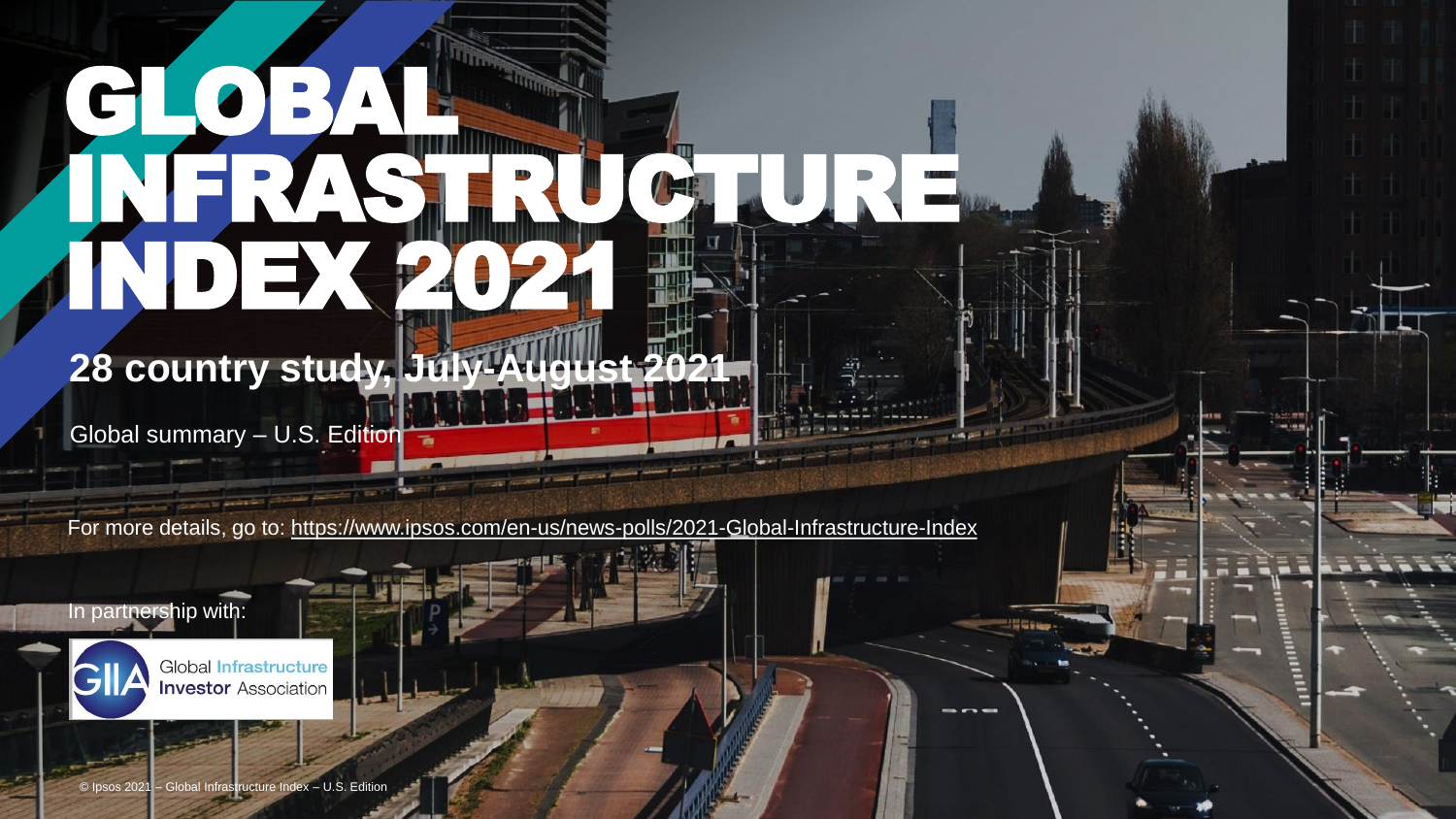## GLOBALLY MORE ARE SATISFIED THAN NOT WITH THEIR INFRASTRUCTURE, BUT MANY ARE ON THE FENCE

Q. We now want you to think about [COUNTRY'S] infrastructure. By infrastructure we mean things we rely on like road, rail and air networks, utilities such as energy and water, and broadband and other communications.

Overall, how satisfied or dissatisfied are you with [COUNTRY'S] national infrastructure?

The **Global Country Average** reflects the average result for all the countries where the survey was conducted. It has not been adjusted to the population size of each country and is not intended to suggest a total result.

*Source: Ipsos/GIIA Base: 19,514 adults (online), July-August 2021*

© Ipsos 2021 – Global Infrastructure Index – U.S. Edition  $2 -$ 



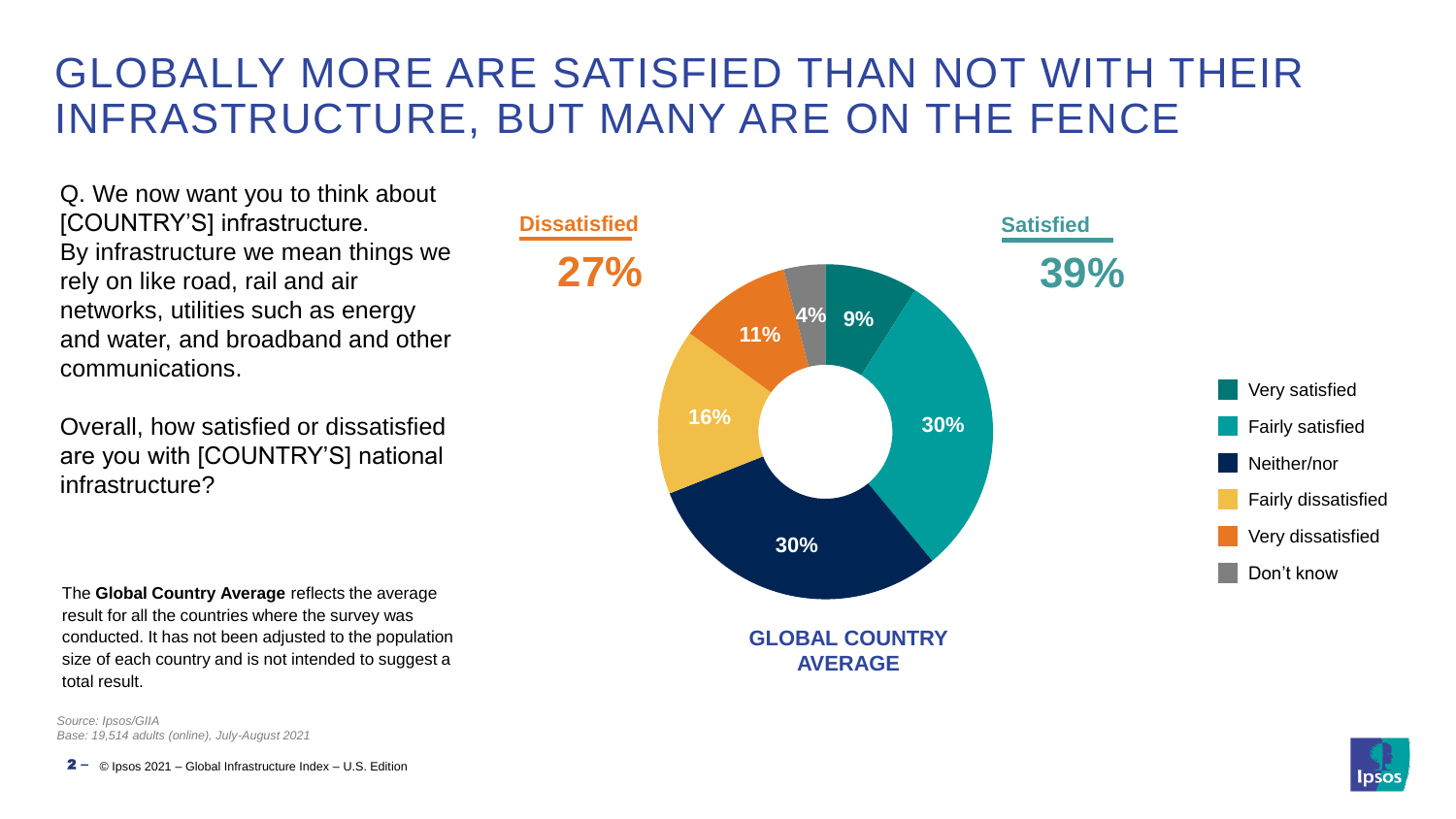## SATISFACTION WITH INFRASTRUCTURE VARIES WIDELY ACROSS COUNTRIES AND IS ESPECIALLY LOW IN THE U.S.

Q. We now want you to think about [COUNTRY'S] infrastructure. By infrastructure we mean things we rely on like road, rail and air networks, utilities such as energy and water, and broadband and other communications.

Overall, how satisfied or dissatisfied are you with [COUNTRY'S] national infrastructure?

#### **% very/fairly satisfied**

Online samples in Brazil, China, Chile, Colombia, India, Malaysia, Mexico, Peru, Russia, Saudi Arabia, South Africa, and Turkey tend to be more urban, educated, and/or affluent than the general population.

*Source: Ipsos/GIIA Base: 19,514 adults (online) including 500+ or 1,000+ in each country, July-August 2021*





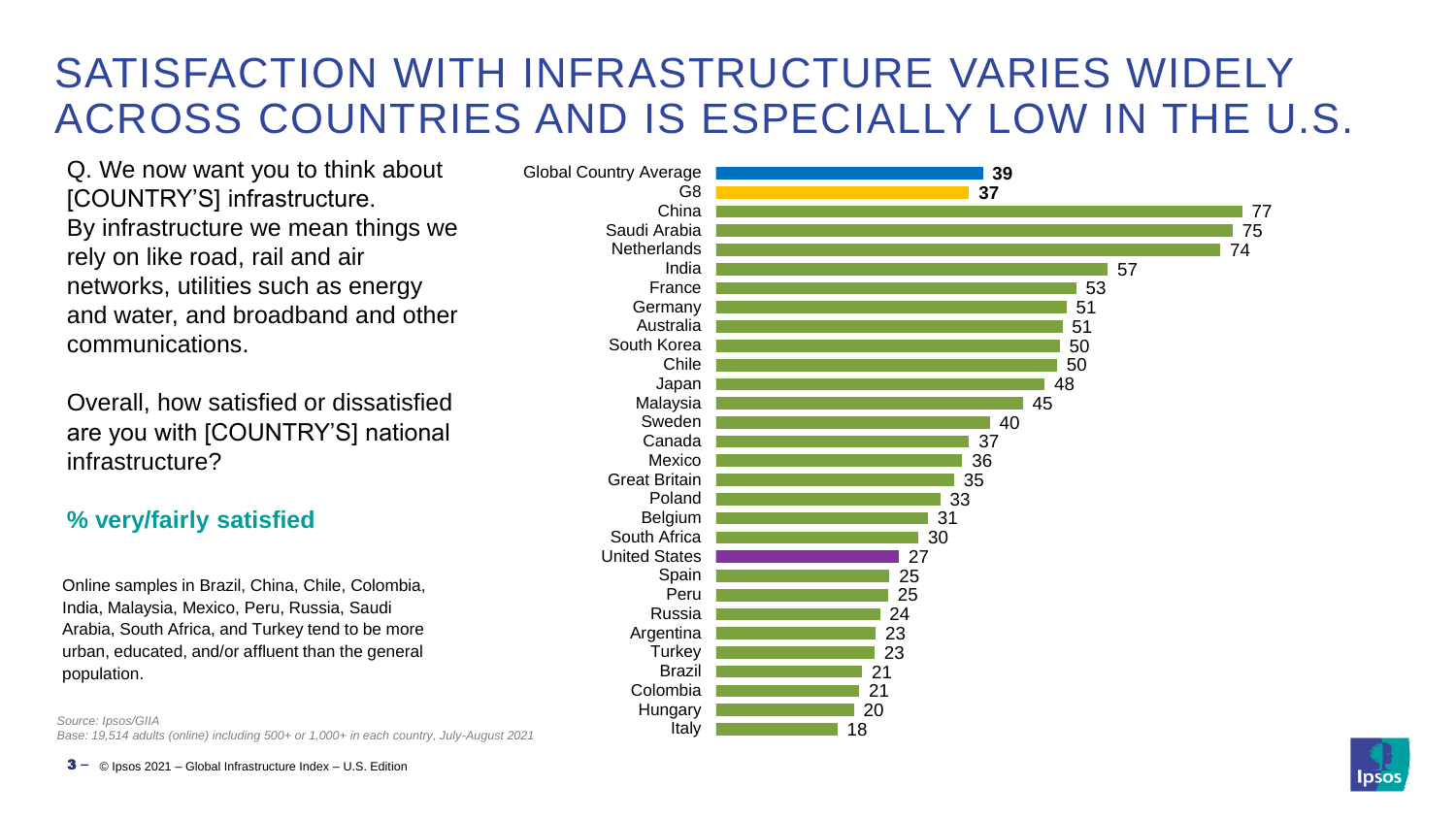## SATISFACTION WITH INFRASTRUCTURE IN BOTH NORTH AND LATIN AMERICA IS LOWER THAN IN OTHER REGIONS

Q. We now want you to think about [COUNTRY'S] infrastructure.

By infrastructure we mean things we rely on like road, rail and air networks, utilities such as energy and water, and broadband and other communications.

Overall, how satisfied or dissatisfied are you with [COUNTRY'S] national infrastructure?

#### **All figures are %s**

See **slide 18** for note on regional classifications. The **Global Country Average** reflects the average result for all the countries where the survey was conducted.

*Source: Ipsos/GIIA Base: 19,514 adults (online), July-August 2021*

© Ipsos 2021 – Global Infrastructure Index – U.S. Edition 4 **‒**

|                               | Very/fairly satisfied | Very/fairly dissatisfied |
|-------------------------------|-----------------------|--------------------------|
| <b>Global Country Average</b> | 39                    | <b>27</b>                |
| <b>North America</b>          | 32                    | 30                       |
| <b>Latin America</b>          | 29                    | 41                       |
| Europe                        | 38                    | 24                       |
| Asia-Pacific                  | 51                    | 19                       |
| G <sub>8</sub>                | 37                    | 27                       |
| <b>BRIC</b>                   | 45                    | 27                       |
| <b>Midddle East-Africa</b>    | 43                    | 32                       |



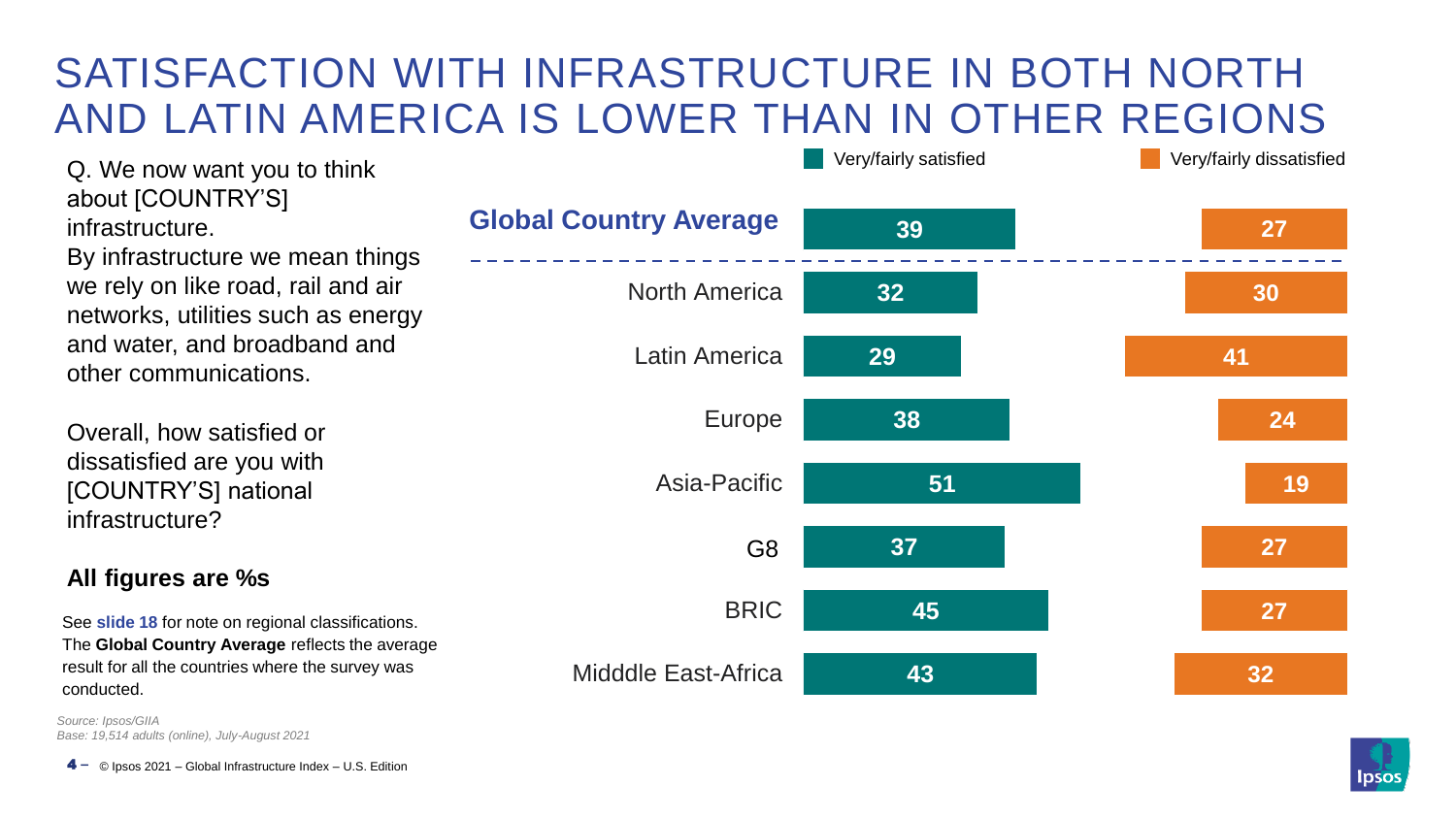## SATISFACTION BOUNCED BACK FROM 2018 DIP GLOBALLY AND IN G8 COUNTRIES, BUT NOT IN THE U.S.

Q. We now want you to think about [COUNTRY'S] infrastructure. By infrastructure we mean things we rely on like road, rail and air networks, utilities such as energy and water, and broadband and other communications.

Overall, how satisfied or dissatisfied are you with [COUNTRY'S] national infrastructure?

#### **% very/fairly satisfied**

The Global Country Average reflects the average result for all the countries where the survey was conducted. It has not been adjusted to the population size of each country and is not intended to suggest a total result. The 2016-2020 surveys used the same methodology, but the profile of participating countries changed. This means that the global country average/trend does not always involve a completely like-for-like comparison.



*Source: Ipsos/GIIA*

*Base (2021): 19,514 adults (online), including 1,001 in the U.S. and 7,504 across all G8 countries, July-August 2021*

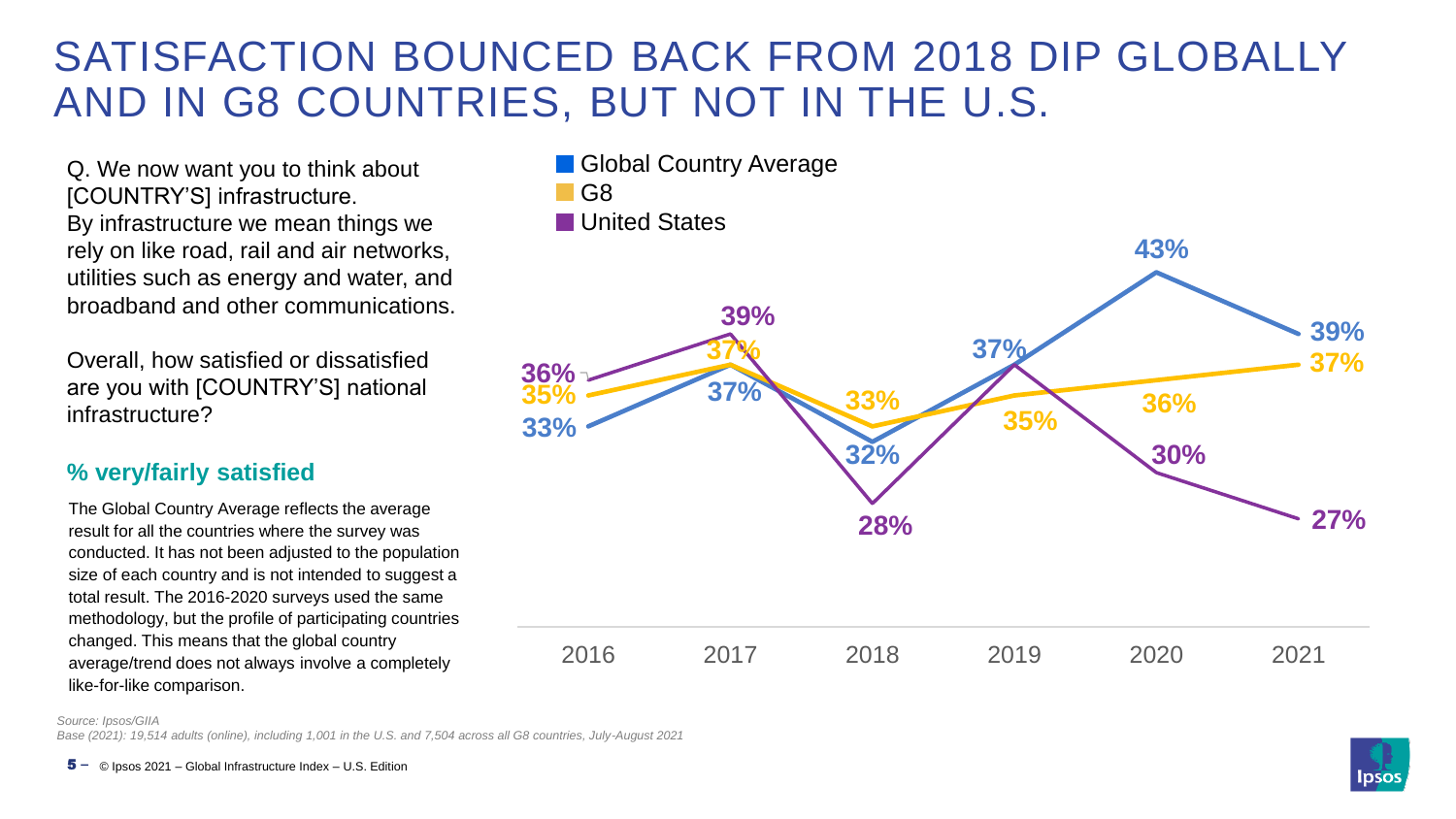## GLOBALLY, INFRASTRUCTURE CONTINUES TO BE AN AREA WHERE THE PUBLIC FEELS MORE NEEDS TO BE DONE…

Q. To what extent do you agree or disagree…"As a country we are not doing enough to meet our infrastructure needs"

**Global Country Average**



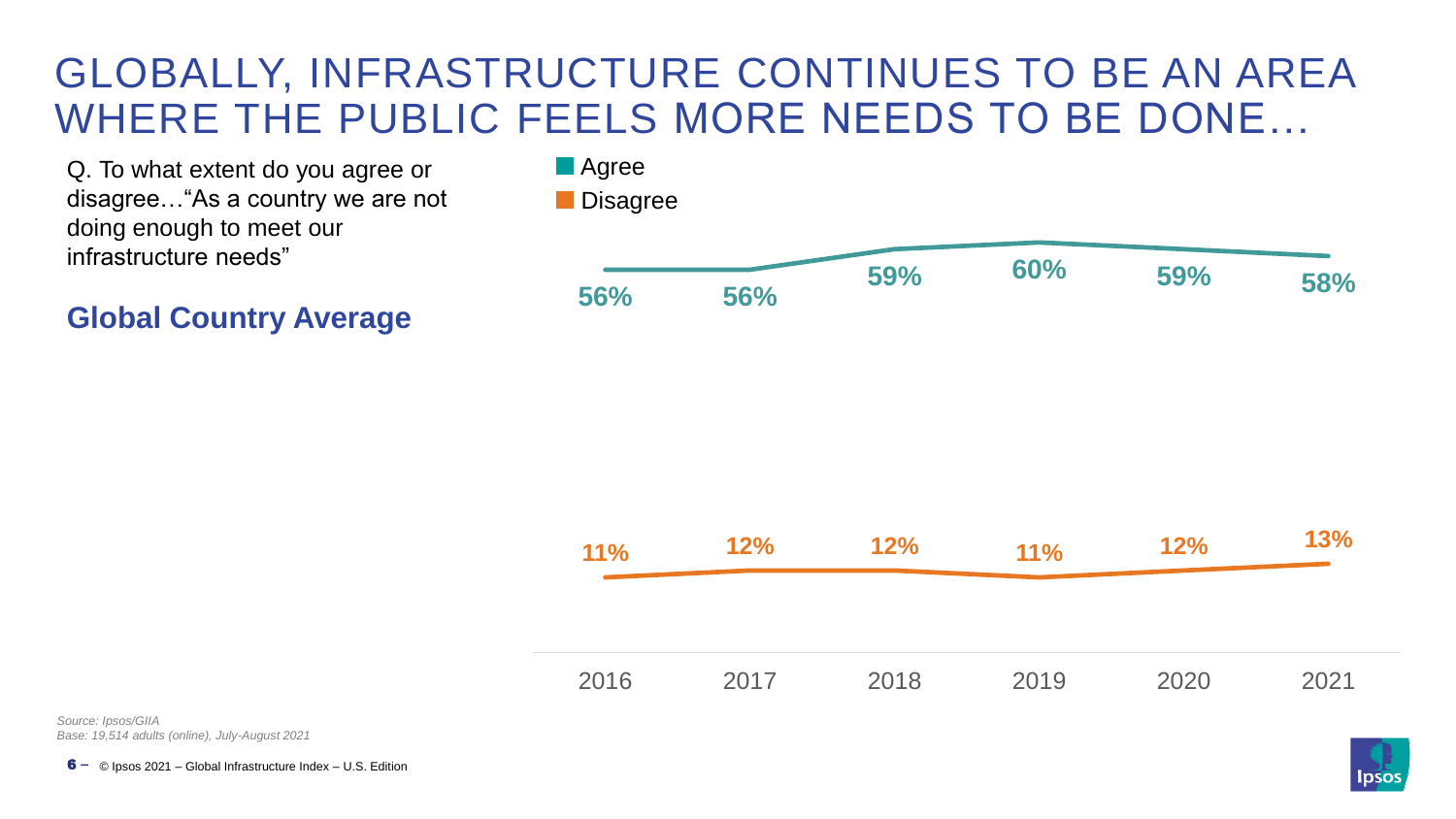## A MAJORITY IN MOST COUNTRIES, INCLUDING THE U.S. AGREE NOT ENOUGH IS BEING DONE

Q. Still thinking about infrastructure – the things we rely on like road, rail and air networks, utilities such as energy and water, and broadband and other communications – to what extent do you agree or disagree…?

"As a country we are not doing enough to meet our infrastructure needs"

#### **% strongly/tend to agree**

Online samples in Brazil, China, Chile, Colombia, India, Malaysia, Mexico, Peru, Russia, Saudi Arabia, South Africa, and Turkey tend to be more urban, educated, and/or affluent than the general population.

*Source: Ipsos/GIIA Base: 19,514 adults (online) including 500+ or 1,000+ in each country, July-August 2021*





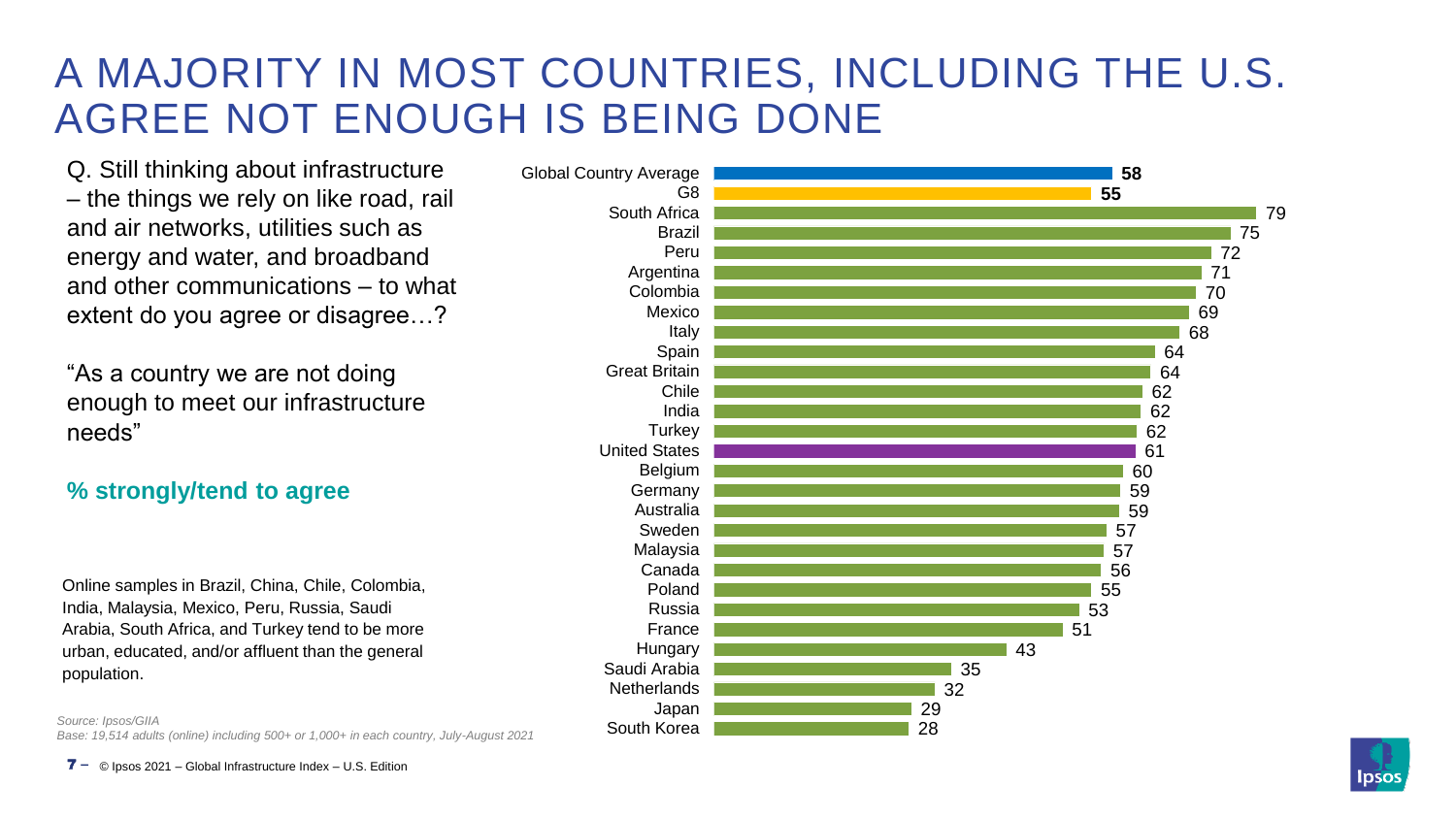## IN THE U.S., SENTIMENT HAS MOVED, BUT THERE IS A STEADFAST SENSE THAT NOT ENOUGH IS BEING DONE

Q. To what extent do you agree or disagree…"As a country we are not doing enough to meet our infrastructure needs"

**United States**





*Source: Ipsos/GIIA Base: 1,001 US adults (online), July-August 2021*

© Ipsos 2021 – Global Infrastructure Index – U.S. Edition 8 **‒**

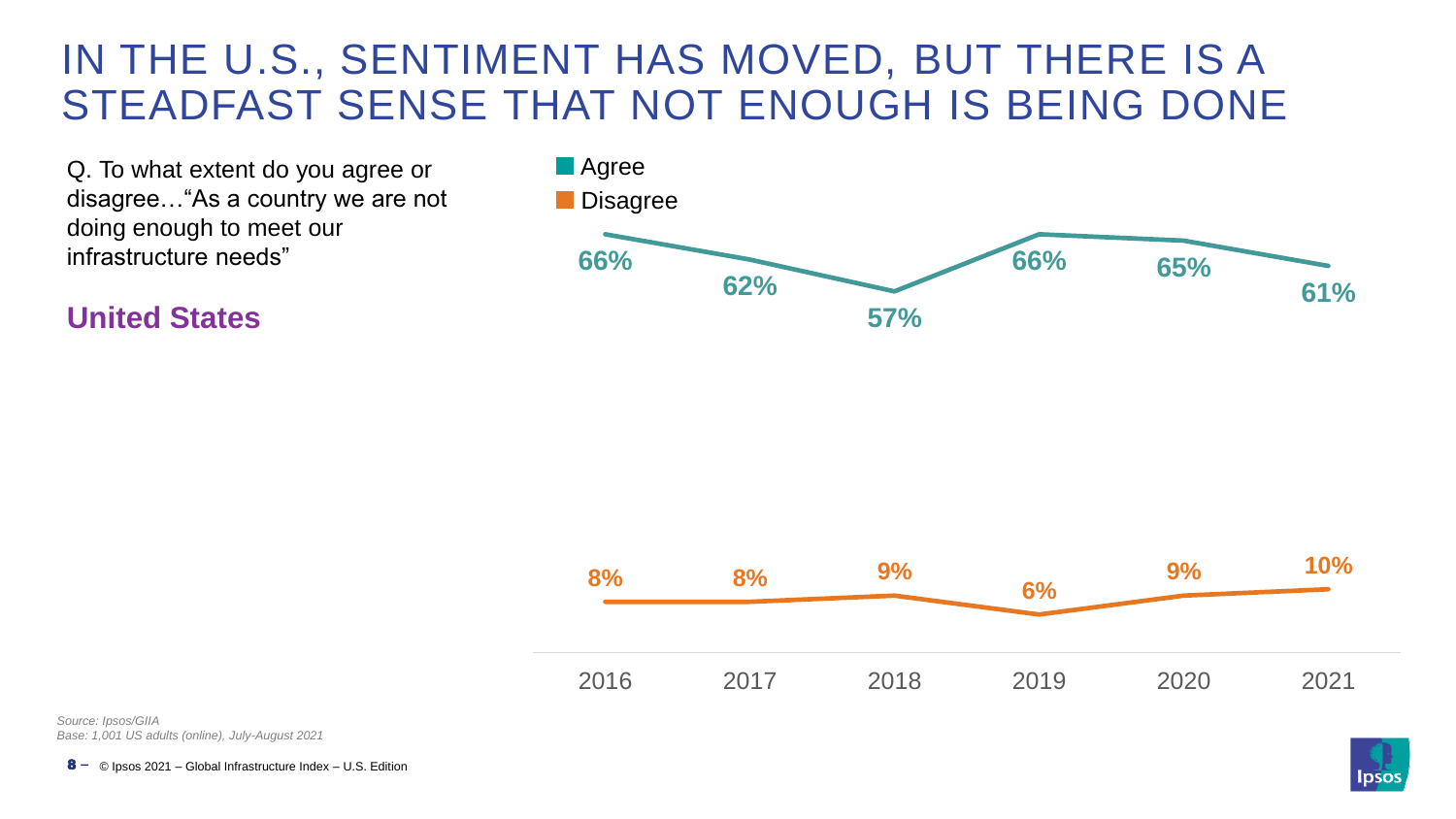## EVERYWHERE, INVESTING IN INFRASTRUCTURE IS WIDELY SEEN AS CREATING JOBS AND BOOSTING THE ECONOMY

Q. Still thinking about infrastructure – the things we rely on like road, rail and air networks, utilities such as energy and water, and broadband and other communications – to what extent do you agree or disagree…?

"Investing in infrastructure will create new jobs and boost the economy"

#### **% strongly/tend to agree**

Online samples in Brazil, China, Chile, Colombia, India, Malaysia, Mexico, Peru, Russia, Saudi Arabia, South Africa, and Turkey tend to be more urban, educated, and/or affluent than the general population.

*Source: Ipsos/GIIA Base: 19,514 adults (online) including 500+ or 1,000+ in each country, July-August 2021*





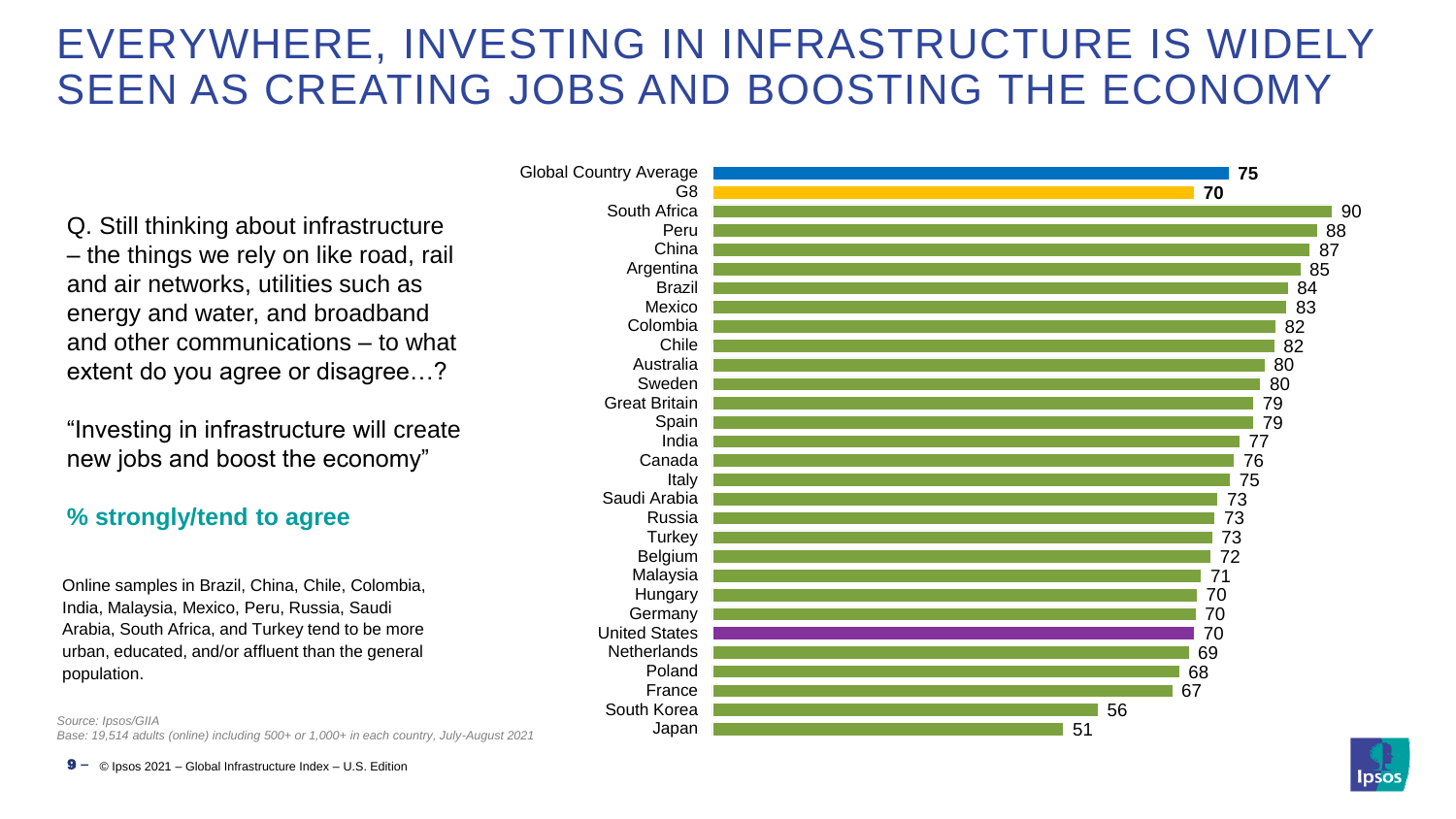## A CLEAR MAJORITY BOTH IN THE U.S. AND GLOBALLY ARE COMFORTABLE WITH PRIVATE SECTOR INVESTMENT

Q. Still thinking about infrastructure – the things we rely on like road, rail and air networks, utilities such as energy and water, and broadband and other communications – to what extent do you agree or disagree…?

"I'm fine with businesses in the private sector investing money in infrastructure if it means [COUNTRY] gets the infrastructure it needs"

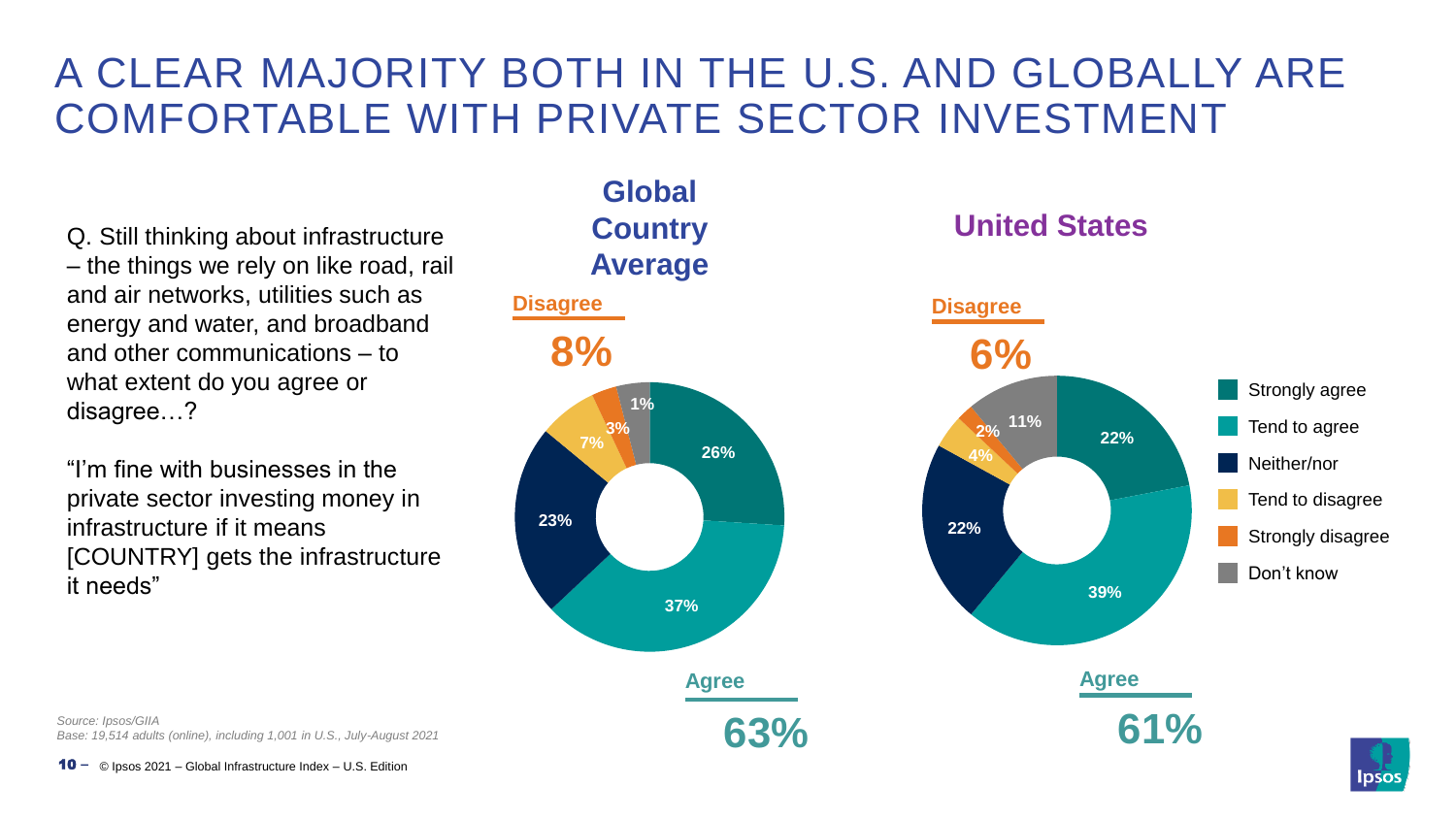## PRIORITIES AND PREFERENCES

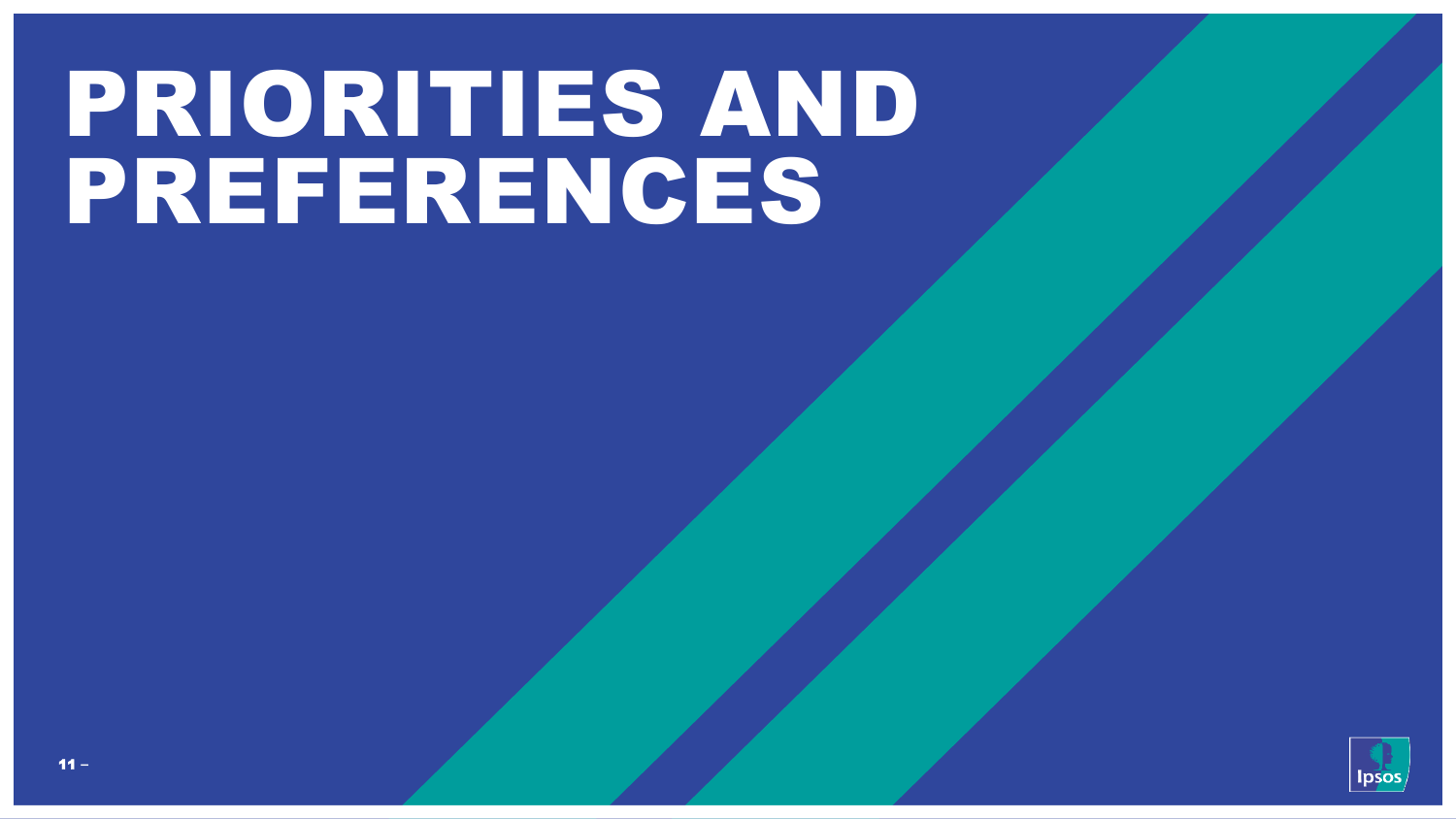## AS BEFORE, THERE IS STRONG COMPETITION FOR THE TOP INVESTMENT PRIORITIES

| Q. Which of these types of                                                                 |                                                           |    |
|--------------------------------------------------------------------------------------------|-----------------------------------------------------------|----|
| infrastructure, if any, do you think                                                       | Water supply and sewage                                   | 42 |
| should be made a priority for                                                              | Solar energy infrastructure                               | 39 |
| investment for<br>[COUNTRY]?                                                               | Flood defenses                                            | 36 |
|                                                                                            | New housing supply                                        | 34 |
| % selecting                                                                                | Sidewalks, footpaths & pedestrian areas                   | 33 |
|                                                                                            | Local road network                                        | 32 |
| <b>Global Country Average</b>                                                              | Digital infrastructure such as high speed broadband, etc. | 32 |
|                                                                                            | Rail infrastructure - track/stations                      | 31 |
|                                                                                            | Wind energy                                               | 31 |
|                                                                                            | Highway/major road network                                | 30 |
|                                                                                            | Bicycle route/lanes/facilities                            | 25 |
| N.B. <b>Nuclear</b> not asked in Australia,<br>Chile, Italy, Malaysia, Peru, Poland, Saudi | Electric vehicle charging infrastructure                  | 24 |
| Arabia, Turkey - % shown based on all<br>countries where asked                             | Nuclear infrastructure to generate energy                 | 11 |
| Source: Ipsos/GIIA<br>Base: 19.514 adults (online), July-August 2021                       | Airports                                                  | 11 |

12 – © Ipsos 2021 - Global Infrastructure Index - U.S. Edition

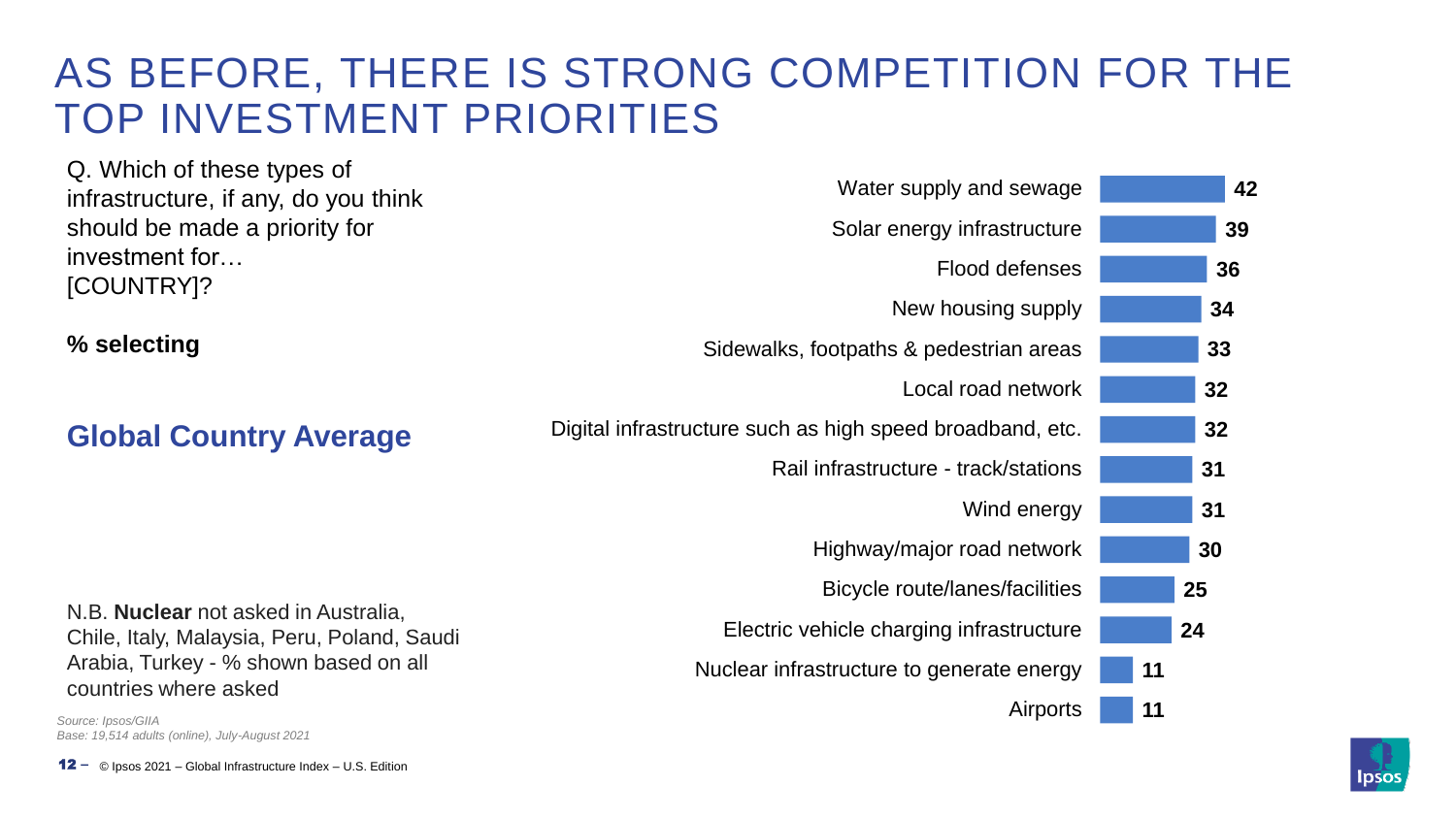## IN THE U.S., WATER AND ROADS RELATIVELY MORE SALIENT

| Q. Which of these types of                                            | Water supply and sewage                                   | 48 |
|-----------------------------------------------------------------------|-----------------------------------------------------------|----|
| infrastructure, if any, do you think<br>should be made a priority for | Local road network                                        | 43 |
| investment for                                                        | Highway/major road network                                | 42 |
| [COUNTRY]?                                                            | Solar energy infrastructure                               | 37 |
| % selecting                                                           | Wind energy                                               | 31 |
| <b>United States</b>                                                  | Flood defenses                                            | 27 |
|                                                                       | Digital infrastructure such as high speed broadband, etc. | 27 |
|                                                                       | Rail infrastructure - track/stations                      | 25 |
|                                                                       | Sidewalks, footpaths & pedestrian areas                   | 24 |
|                                                                       | New housing supply                                        | 21 |
|                                                                       | Electric vehicle charging infrastructure                  | 18 |
|                                                                       | Nuclear infrastructure to generate energy                 | 18 |
|                                                                       | Airports                                                  | 17 |
| Source: Ipsos/GIIA                                                    | Bicycle route/lanes/facilities                            | 10 |

*Base: 1,001 US (online), July-August 2021*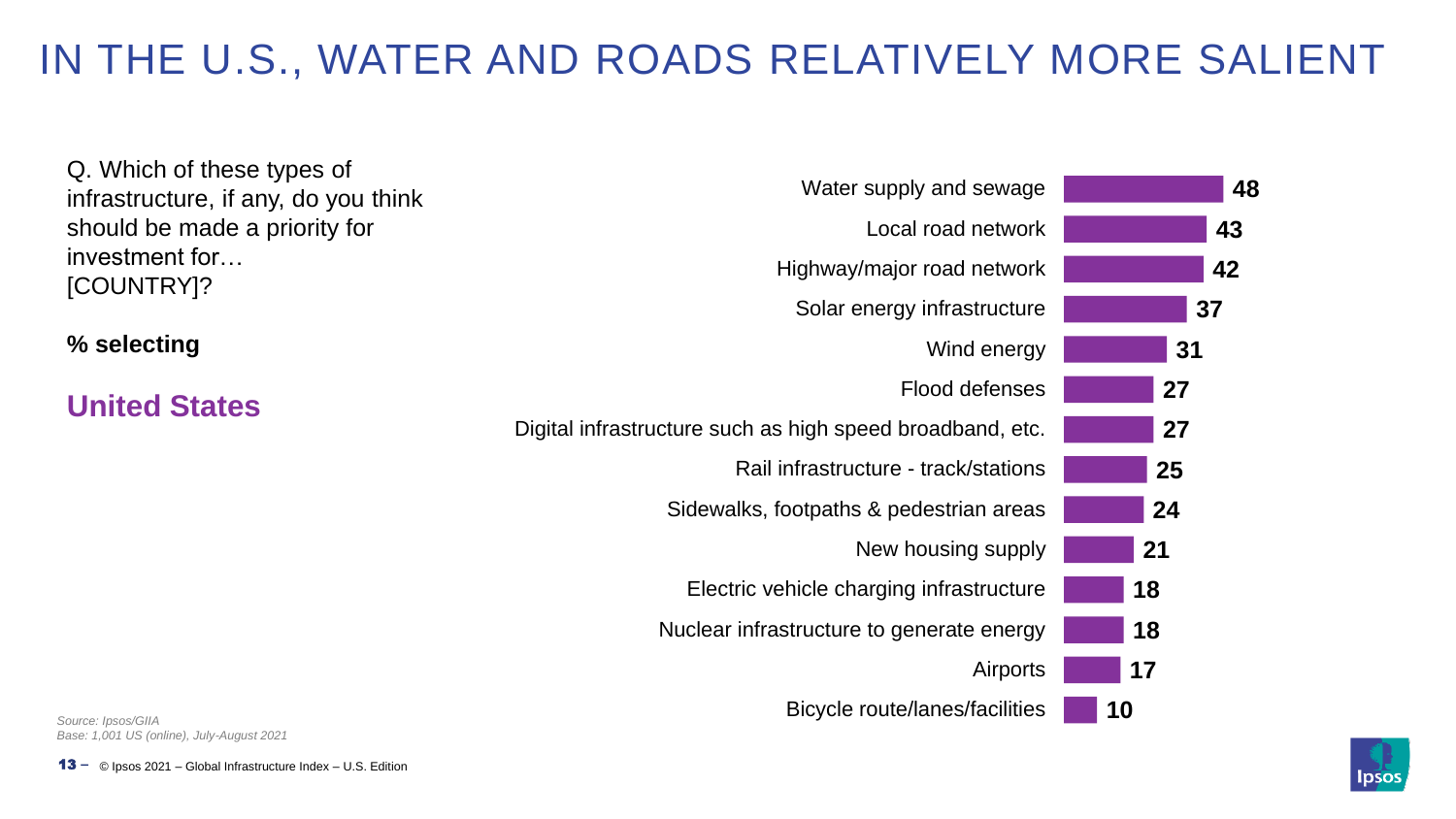## UTILITIES, ROADS AND AIRPORTS ARE MORE SALIENT IN THE U.S. THAN ON AVERAGE IN G8 AND GLOBALLY

|                       | $+14$                                                                                                                                                  | $+12$       |
|-----------------------|--------------------------------------------------------------------------------------------------------------------------------------------------------|-------------|
|                       | $+6$                                                                                                                                                   | $+11$       |
|                       | $+6$                                                                                                                                                   | $+7$        |
|                       | $+8$                                                                                                                                                   | $+6$        |
| 48<br><b>33</b><br>42 | $+15$                                                                                                                                                  | $+6$        |
| 231<br>31             | $+2$                                                                                                                                                   | $\mathbf 0$ |
|                       | $+5$                                                                                                                                                   | $-2$        |
|                       | $-1$                                                                                                                                                   | $-5$        |
| 23<br>24              | $-5$                                                                                                                                                   | -6          |
|                       | $-2$                                                                                                                                                   | -6          |
| 36                    | $-9$                                                                                                                                                   | $-9$        |
|                       | $-7$                                                                                                                                                   | $-9$        |
|                       | $-5$                                                                                                                                                   | $-13$       |
| 23/25                 | $-13$                                                                                                                                                  | $-15$       |
|                       | 42<br>$\frac{28}{30}$<br>$32^{37^{43}}$<br>$\sqrt{12}^{18}$<br>$32^{37}_{39}$<br>$\frac{27}{32}$<br>$\frac{25}{131}$<br>$\frac{24}{33}$<br>$-21/26$ 34 |             |

© Ipsos 2021 – Global Infrastructure Index – U.S. Edition 14 **‒**



**Difference vs. Global Country** 

**Difference vs.** 

**Average**

**G8 Average**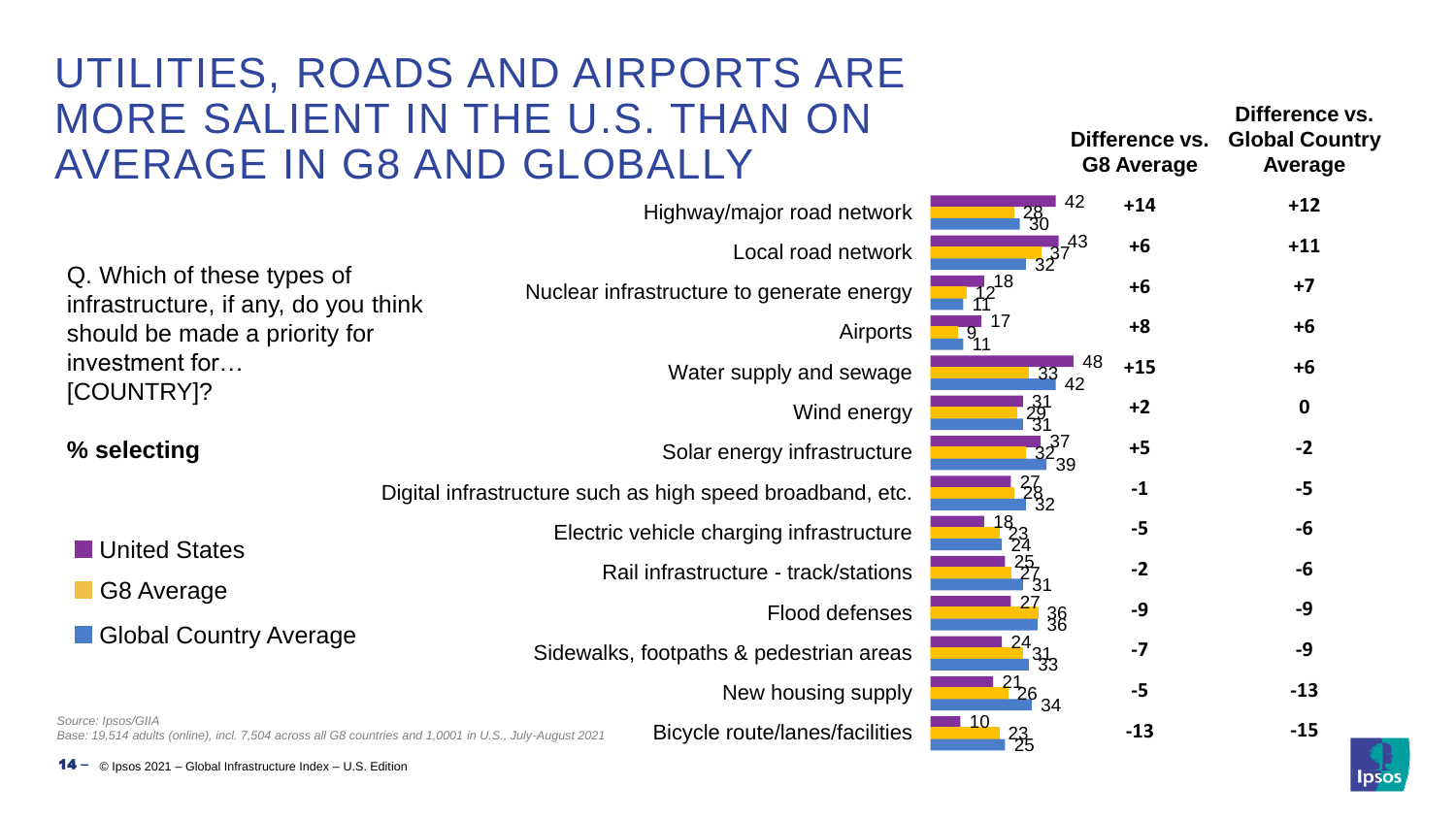## GLOBALLY, THE PUBLIC CLEARLY PRIORITIZES THE ENVIRONMENTAL IMPACT OVER THE ECONOMIC IMPACT OF INFRASTRUCTURE IMPROVEMENT; AMERICANS ARE SPLIT



*Source: Ipsos/GIIA Base: 19,514 adults (online), including 1,001 in U.S., July-August 2021*

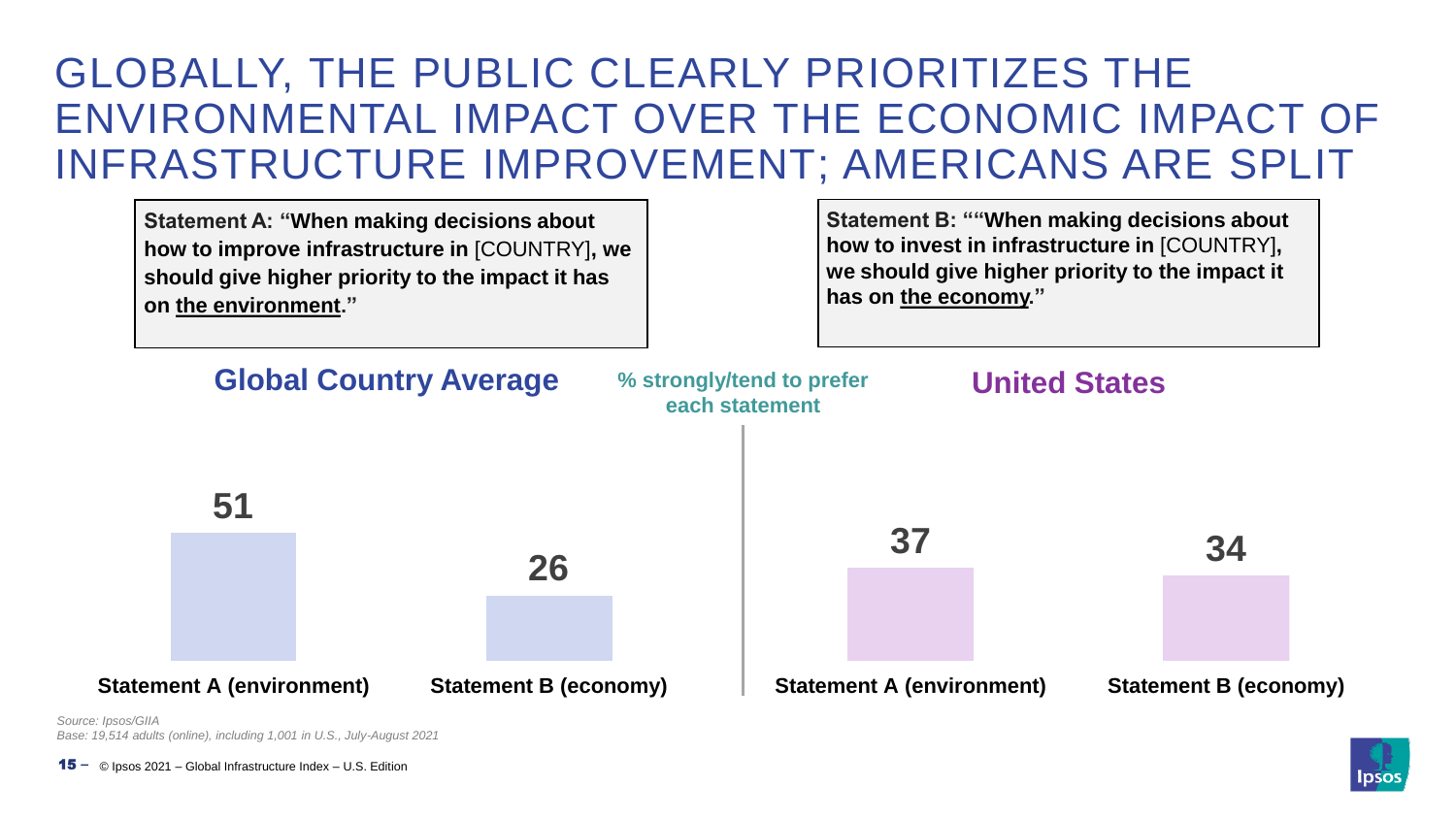### U.S. AND GLOBAL PUBLIC CONTINUES TO STRONGLY PREFER MAINTAINING AND REPAIRING OVER BUILDING NEW INFRASTRUCTURE

**Statement A: "We should prioritise maintaining and repairing existing infrastructure in**  [COUNTRY] **before spending on new infrastructure."**

**Statement B: "We need to spend money on new infrastructure in** [COUNTRY] **even if it means having less to spend less on maintaining and repairing existing infrastructure."**



*Source: Ipsos/GIIA*

*Base (2021): 19,514 adults (online), including 1,001 in U.S., July-August 2021*

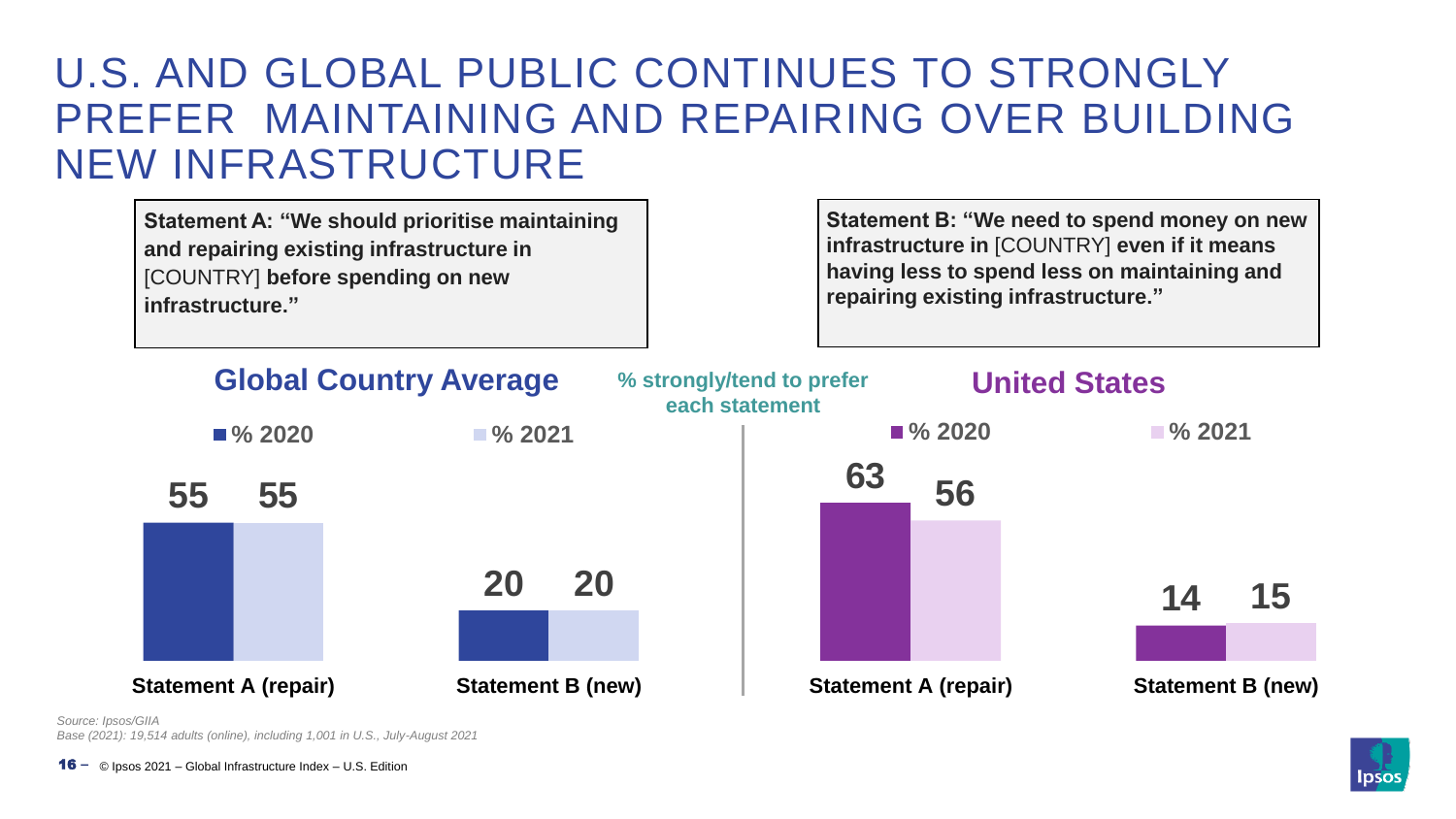### GLOBALLY, SOCIAL INFRASTRUCTURE IS SEEN AS MORE OF A PRIORITY THAN ECONOMIC INFRASTRUCTURE, BUT IT'S THE OPPOSITE IN THE U.S.

**Statement A: "We should give highest priority to improving [COUNTRY]'s economic infrastructure such as road, rail and air networks, utilities such as energy and water, and broadband and other communications."**

**Statement B: "We should give highest priority to improving [COUNTRY]'s social infrastructure such as school and hospital buildings, and housing."**

| <b>Global Country Average</b> |                       | % strongly/tend to prefer<br>each statement |  | <b>United States</b>          |                       |  |                             |  |
|-------------------------------|-----------------------|---------------------------------------------|--|-------------------------------|-----------------------|--|-----------------------------|--|
|                               | $\blacksquare$ % 2021 |                                             |  |                               | $\blacksquare$ % 2021 |  |                             |  |
|                               |                       | 42                                          |  |                               | 47                    |  |                             |  |
| 35                            |                       |                                             |  |                               |                       |  | 27                          |  |
|                               |                       |                                             |  |                               |                       |  |                             |  |
| <b>Statement A (economic)</b> |                       | <b>Statement B (social)</b>                 |  | <b>Statement A (economic)</b> |                       |  | <b>Statement B (social)</b> |  |

*Source: Ipsos/GIIA Base: 19,514 adults (online), including 1,001 in U.S., July-August 2021*

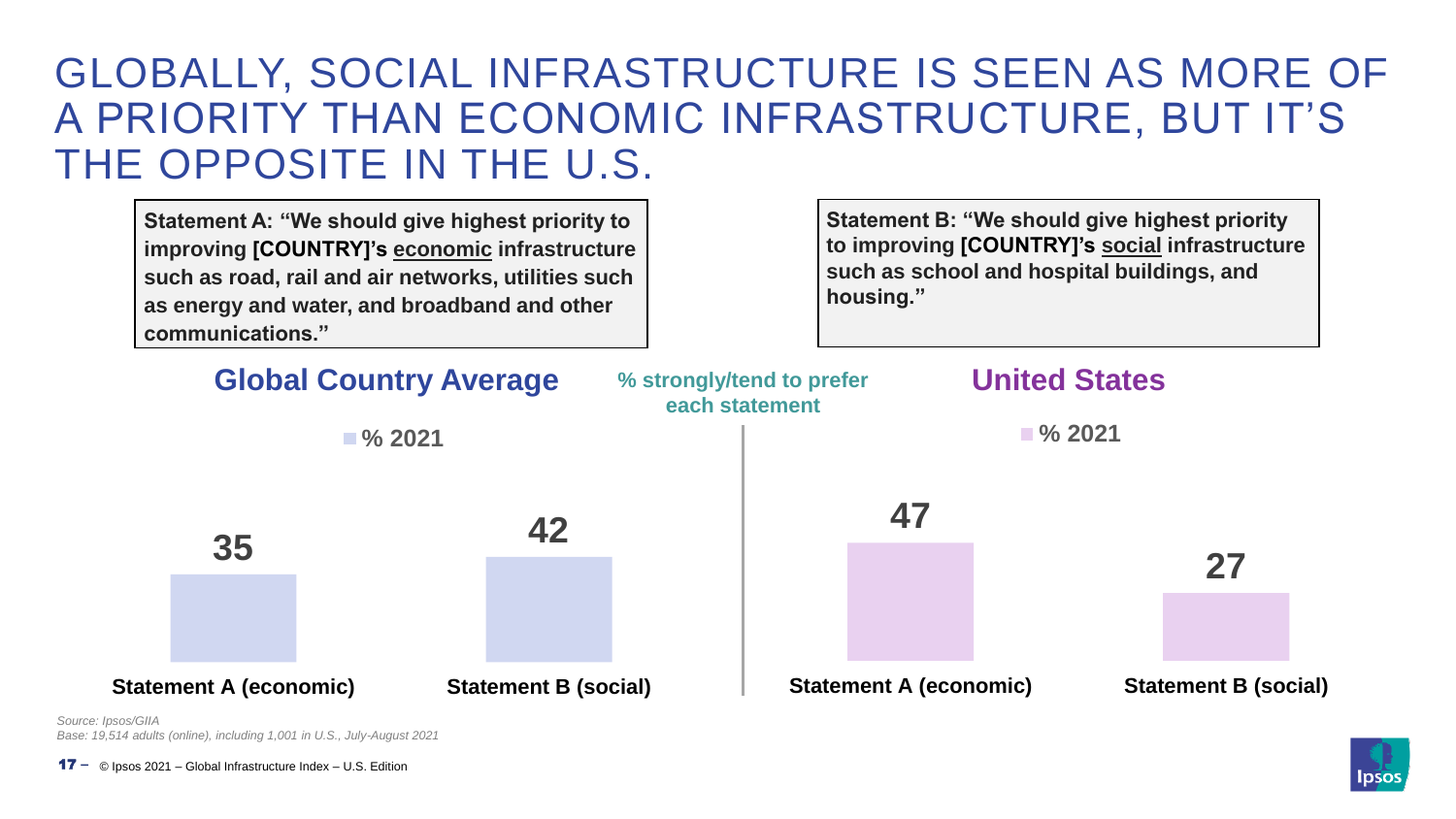## IN THE PAST YEAR, SENTIMENT HAS SHIFTED TOWARD INVESTMENT IN ECONOMIC INFRASTRUCTURE GLOBALLY AND ESPECIALLY SO IN THE U.S.

**Statement A: "We should give highest priority to improving [COUNTRY]'s economic infrastructure such as road, rail and air networks, utilities such as energy and water, and broadband and other communications."**

**Statement B: "We should give highest priority to improving [COUNTRY]'s social infrastructure such as school and hospital buildings, and housing."**



*Base (2021): 19,514 adults (online), including 1,001 in U.S., July-August 2021*

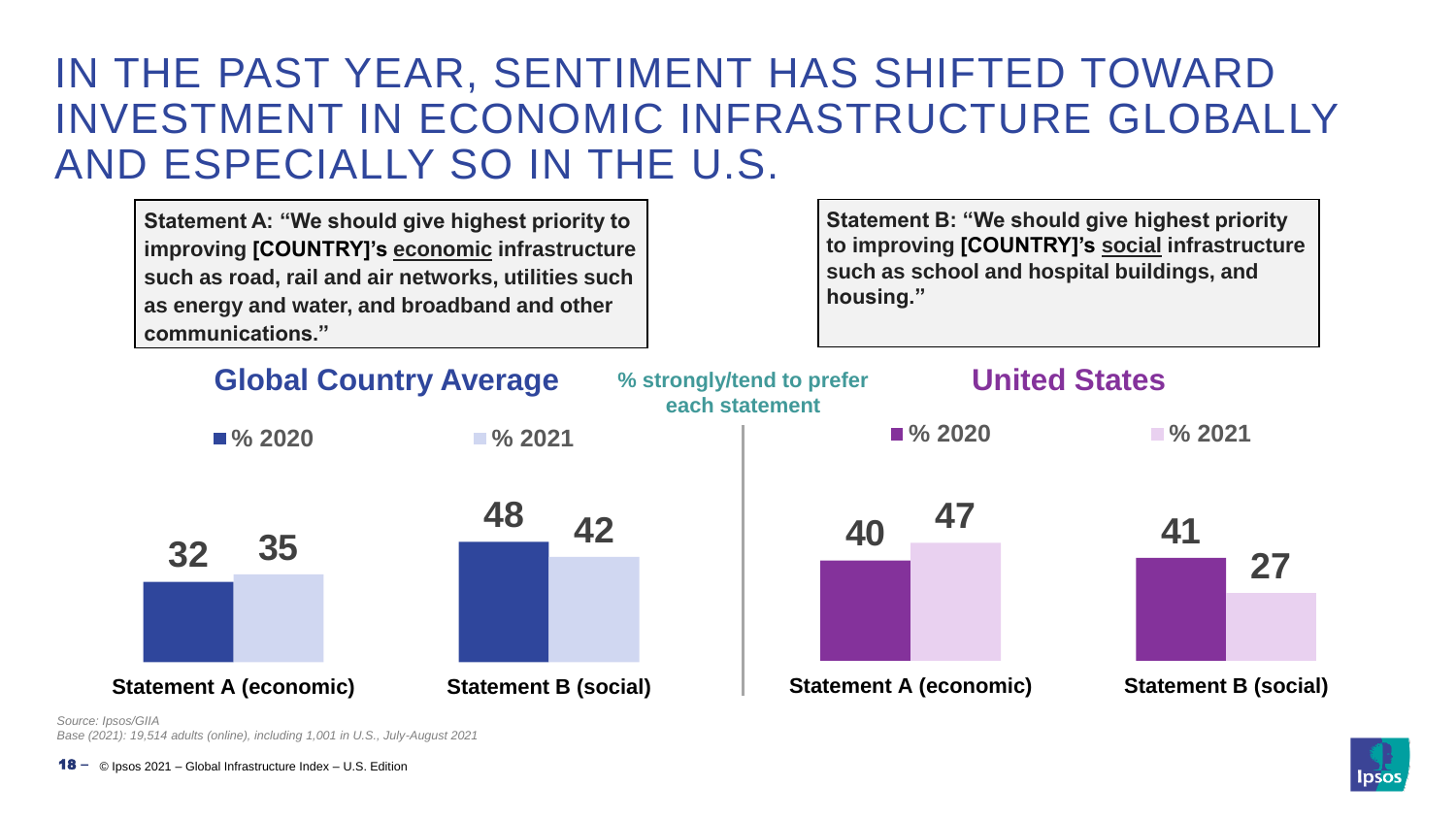#### GLOBALLY, THE ENVIRONMENT AND QUALITY ARE TOP PRIORITIES **Factor**

Q. Which of the following factors do you think are the most important for [COUNTRY] to consider when putting together plans for infrastructure in the future? Please rank the following…

**% ranking factor as most important**

**(1st out of 7)**

### **All % figures shown are Global Country Average**

*Source: Ipsos/GIIA Base: 19,514 adults (online), July-August 2021*



Global Country Average



**Disruption:** the amount of disruption we have to deal with (e.g. roadworks, disruptions to water supply) while infrastructure is built or improved

**Legacy:** the infrastructure that we pass on to future generations

**Resilience:** how well our infrastructure stands up to challenges today and in the future (e.g. population increases and climate change)

**Environment:** the impact our infrastructure has on our environment

**Investment:** paying for the costs of improving and building new infrastructure now, to avoid having to pay more later

**Quality:** making sure that infrastructure is as good as it possibly can be (e.g. in terms of speed or convenience of services)

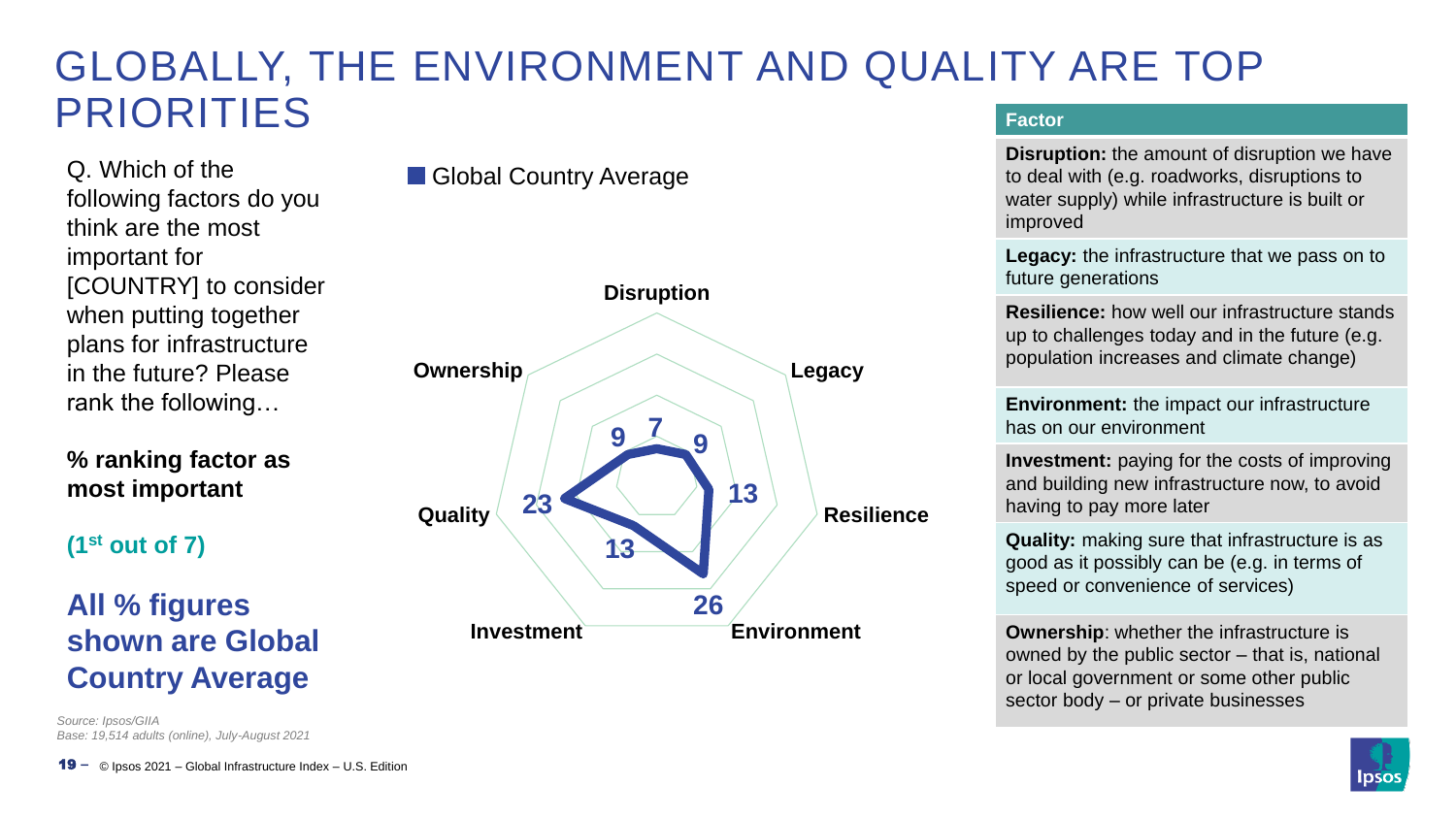## AMERICANS ATTACH HIGHER PRIORITY TO QUALITY

Q. Which of the following factors do you think are the most important for [COUNTRY] to consider when putting together plans for infrastructure in the future? Please rank the following…

**% ranking factor as most important**

**(1st out of 7)**

### **All % figures shown are for the United States**

*Source: Ipsos/GIIA Base: 19,514 adults (online), including 1,001 in U.S., July-August 2021*

#### Global Country Average **Lunited States**



#### **Factor**

**Disruption:** the amount of disruption we have to deal with (e.g. roadworks, disruptions to water supply) while infrastructure is built or improved

**Legacy:** the infrastructure that we pass on to future generations

**Resilience:** how well our infrastructure stands up to challenges today and in the future (e.g. population increases and climate change)

**Environment:** the impact our infrastructure has on our environment

**Investment:** paying for the costs of improving and building new infrastructure now, to avoid having to pay more later

**Quality:** making sure that infrastructure is as good as it possibly can be (e.g. in terms of speed or convenience of services)

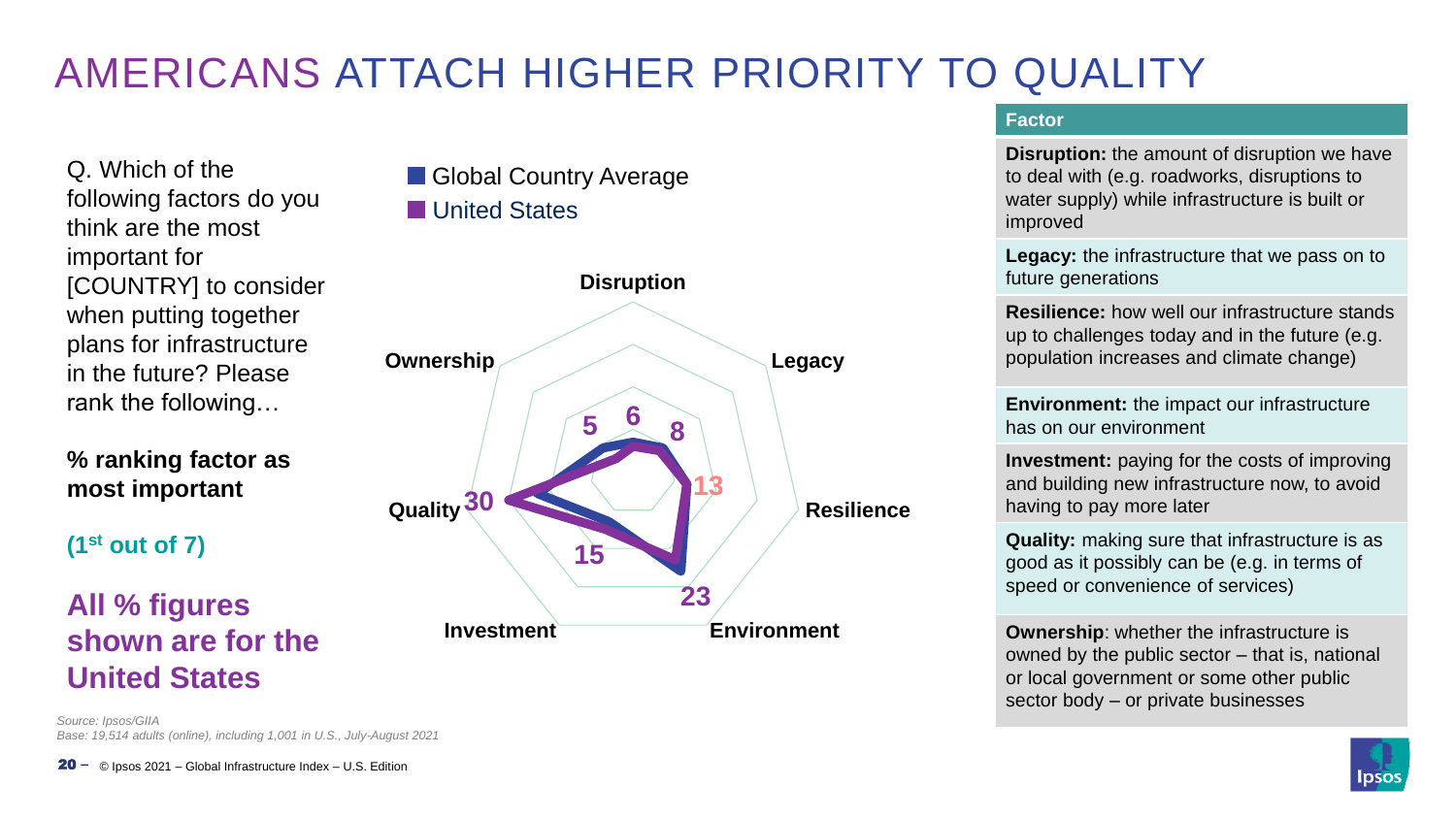#### GLOBALLY, OWNERSHIP, DISRUPTION AND LEGACY ARE RELATIVELY LOW PRIORITIES **Factor**

Q. Which of the following factors do you think are the most important for [COUNTRY] to consider when putting together plans for infrastructure in the future? Please rank the following…

#### **% ranking factor as most important**

**(7th out of 7)**

### **All % figures shown are Global Country Average**

*Source: Ipsos/GIIA Base: 19,514 adults (online), July-August 2021*



**Global Country Average** 



**Disruption:** the amount of disruption we have to deal with (e.g. roadworks, disruptions to water supply) while infrastructure is built or improved

**Legacy:** the infrastructure that we pass on to future generations

**Resilience:** how well our infrastructure stands up to challenges today and in the future (e.g. population increases and climate change)

**Environment:** the impact our infrastructure has on our environment

**Investment:** paying for the costs of improving and building new infrastructure now, to avoid having to pay more later

**Quality:** making sure that infrastructure is as good as it possibly can be (e.g. in terms of speed or convenience of services)

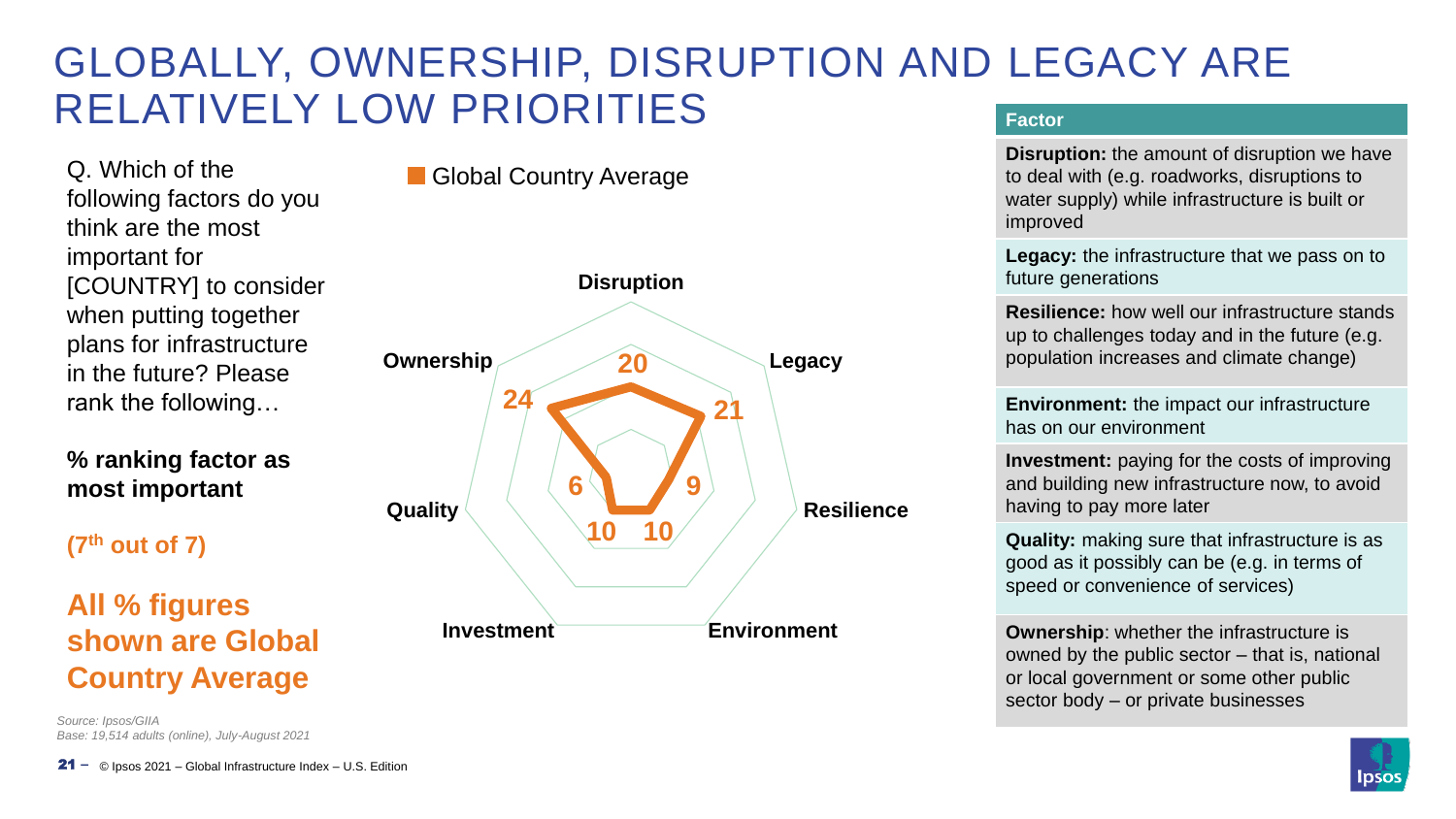## OWNERSHIP AND LEGACY ARE MOST LIKELY TO BE CONSIDERED LOWEST PRIORITY IN THE U.S.

Q. Which of the following factors do you think are the most important for [COUNTRY] to consider when putting together plans for infrastructure in the future? Please rank the following…

#### **% ranking factor as most important**

**(7th out of 7)**

#### **All % figures shown are for the United States**

*Source: Ipsos/GIIA Base: 19,514 adults (online), including 1,001 in U.S., July-August 2021*



**Global Country Average United States** 



#### **Factor**

**Disruption:** the amount of disruption we have to deal with (e.g. roadworks, disruptions to water supply) while infrastructure is built or improved

**Legacy:** the infrastructure that we pass on to future generations

**Resilience:** how well our infrastructure stands up to challenges today and in the future (e.g. population increases and climate change)

**Environment:** the impact our infrastructure has on our environment

**Investment:** paying for the costs of improving and building new infrastructure now, to avoid having to pay more later

**Quality:** making sure that infrastructure is as good as it possibly can be (e.g. in terms of speed or convenience of services)

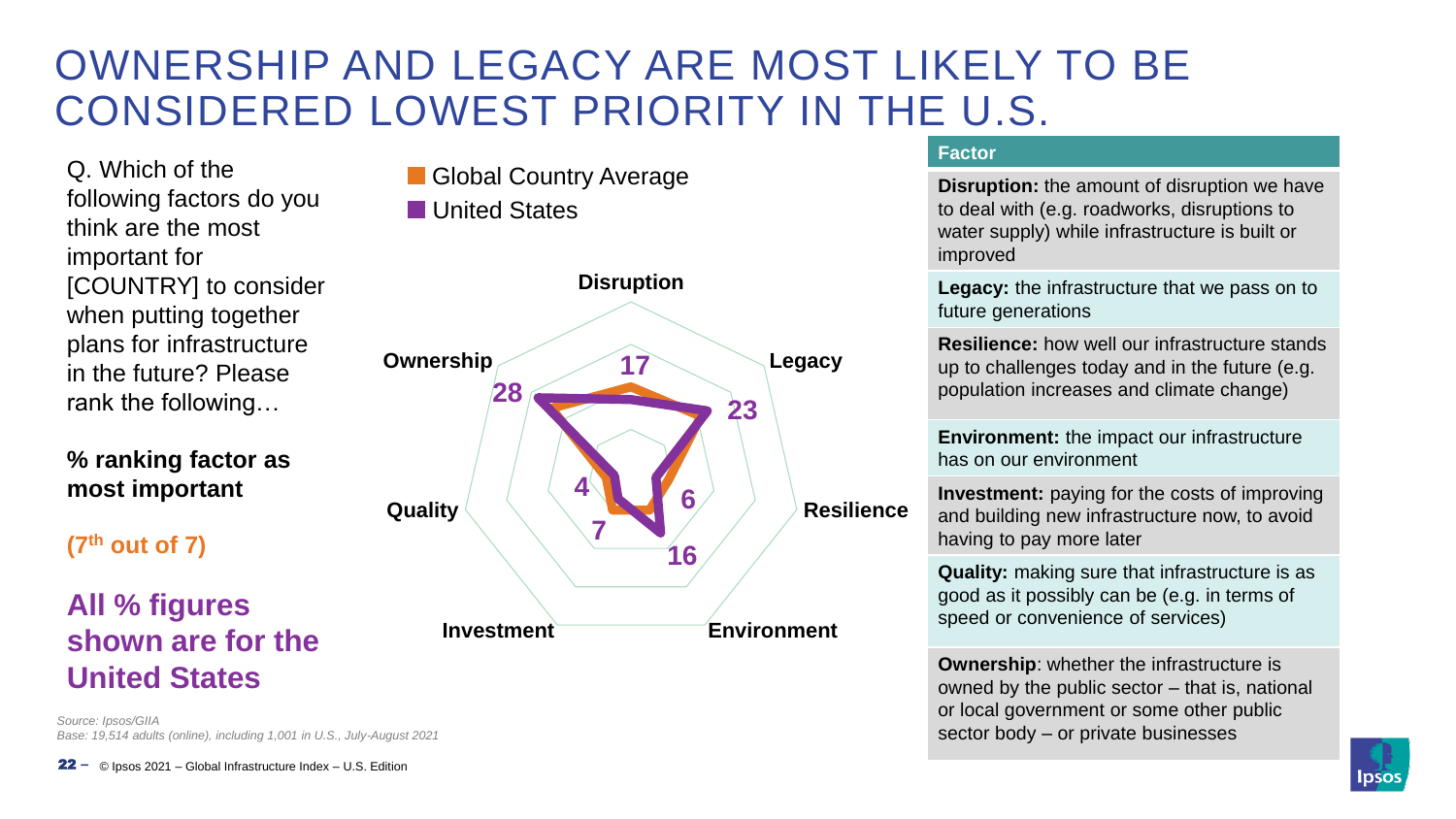## TECHNICAL DETAILS

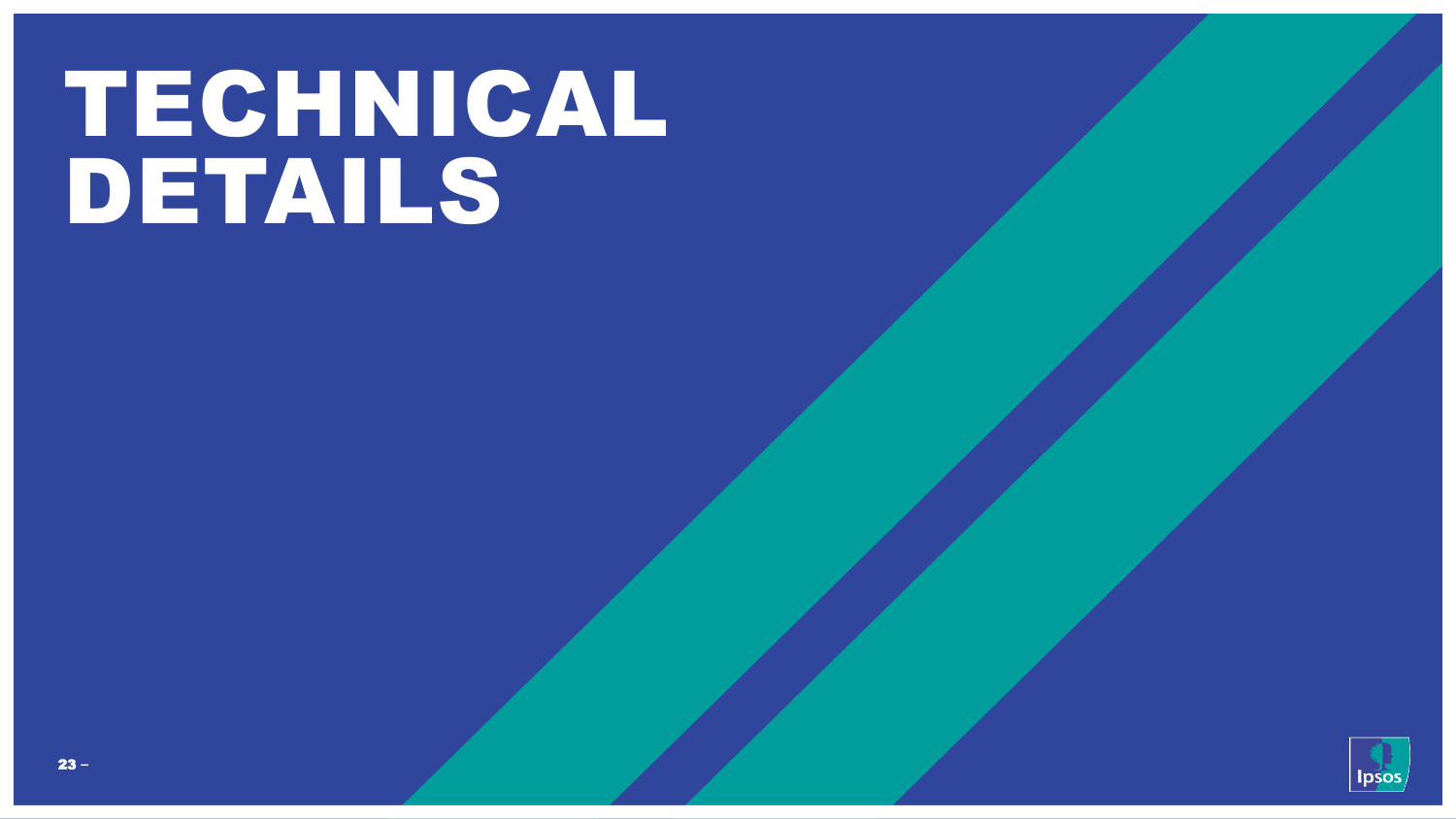## METHODOLOGY

▪ **2021:** 28 countries, **19,514** participants, **July 23** – **August 6, 2021** (online):

Argentina, Australia\*, Belgium, Brazil\*, Canada\*, Chile, China\*, Colombia, France\*, Germany\*, Great Britain\*, Hungary, India, Italy\*, Japan\*, Malaysia, Mexico, Netherlands, Peru, Poland, Russia, Saudi Arabia, South Africa, South Korea, Spain\*, Sweden, Turkey and the United States of America\* \* *denotes 1,000+ sample size; 500+ elsewhere*

- The samples in Brazil, China, Chile, Colombia, India, Malaysia, Mexico, Peru, Russia, Saudi Arabia, South Africa and Turkey are more urban, more educated and/or more affluent than the general population. Results should be viewed as reflecting the views of the more "connected" segment of their population.
- Participants were adults aged 18-74 in the US and Canada, and adults aged 16-74 in all other countries.
- Results may not sum to 100% and combinations to their constituent %s (e.g., very/fairly satisfied) due to computer rounding.
- The 2016-2020 surveys used the same methodology, but the profile of participating countries changed. This means that the **global country average/trend** does not always involve a completely like-for-like comparison. Details are available:

<https://www.ipsos.com/ipsos-mori/en-uk/survey-shows-strong-public-backing-investment-infrastructure-aid-recovery> (2020) - 27 countries [https://www.ipsos.com/en/global-infrastructure-index-public-satisfaction-and-priorities-2019 \(](https://www.ipsos.com/en/global-infrastructure-index-public-satisfaction-and-priorities-2018)2019) - 28 countries [https://www.ipsos.com/en/global-infrastructure-index-public-satisfaction-and-priorities-2018 \(](https://www.ipsos.com/en/global-infrastructure-index-public-satisfaction-and-priorities-2018)2018) - 29 countries <https://www.ipsos.com/ipsos-mori/en-uk/rail-joins-housing-top-infrastructure-priorities-britons> (2017) - 28 countries <https://www.ipsos.com/ipsos-mori/en-uk/do-more-poll-shows-britons-behind-action-infrastructure> (2016) - 26 countries

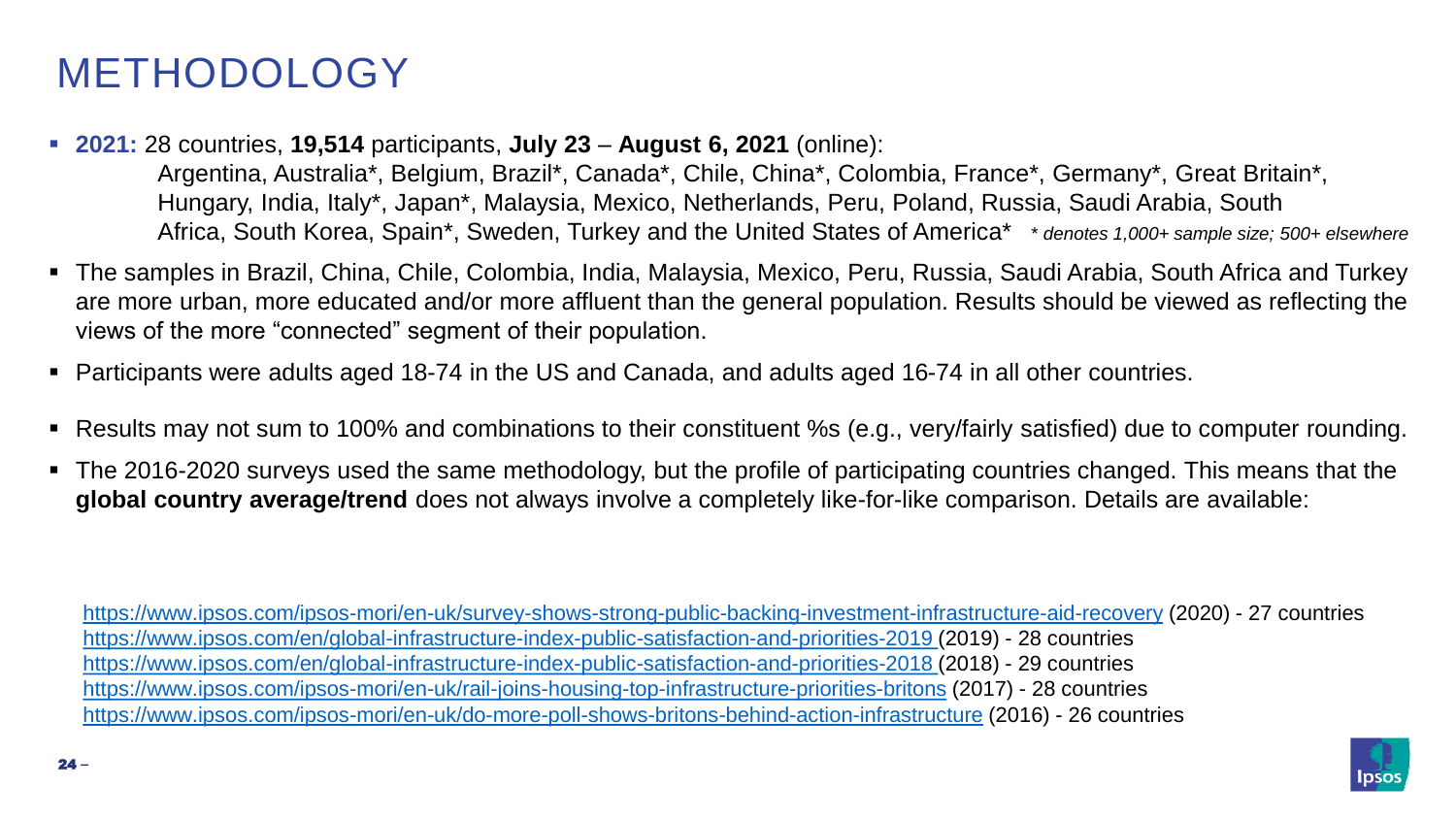## ONLINE SURVEY, 28 COUNTRIES, JULY 23 – AUGUST 6, 2021

■ N.B. the 2016-21 surveys used the same methodology, but the profile of participating countries changed between years. This means that the **global and regional trends** do not always involve a strict like-for-like comparison. Participants were adults aged 18-74 in Canada, Malaysia, South Africa, Turkey, and the U.S., 16-74 elsewhere.

#### **Europe**

United States

#### **7,502**

25 **‒**

| <b>Belgium</b><br>France        | <b>North America</b> | <b>Latin America</b> | <b>Asia-Pacific</b> | G <sub>8</sub>       | <b>BRIC</b>   | <b>Middle East-</b><br><b>Africa</b>           |
|---------------------------------|----------------------|----------------------|---------------------|----------------------|---------------|------------------------------------------------|
| Germany<br><b>Great Britain</b> | 2,002                | 3,503                | 4,506               | 7,504                | 3,005         | 1,501                                          |
| Hungary                         | Canada               | Argentina            | Australia           | Canada               | <b>Brazil</b> | Saudi Arabia                                   |
| Italy                           | <b>United States</b> | <b>Brazil</b>        | China               | France               | Russia        | South Africa                                   |
| <b>Netherlands</b>              |                      | Chile                | India               | Germany              | India         | Turkey                                         |
| Poland                          |                      | Colombia             | Japan               | <b>Great Britain</b> | China         |                                                |
| Spain                           |                      | <b>Mexico</b>        | <b>Malaysia</b>     | Italy                |               |                                                |
| Sweden                          |                      | Peru                 | South Korea         | Japan                |               |                                                |
|                                 |                      |                      |                     | Russia               |               | <b>Global Infrastr</b><br><b>Investor Asso</b> |

*Source: Ipsos/GIIA Base: 19,514 adults (online), July-August 20201*